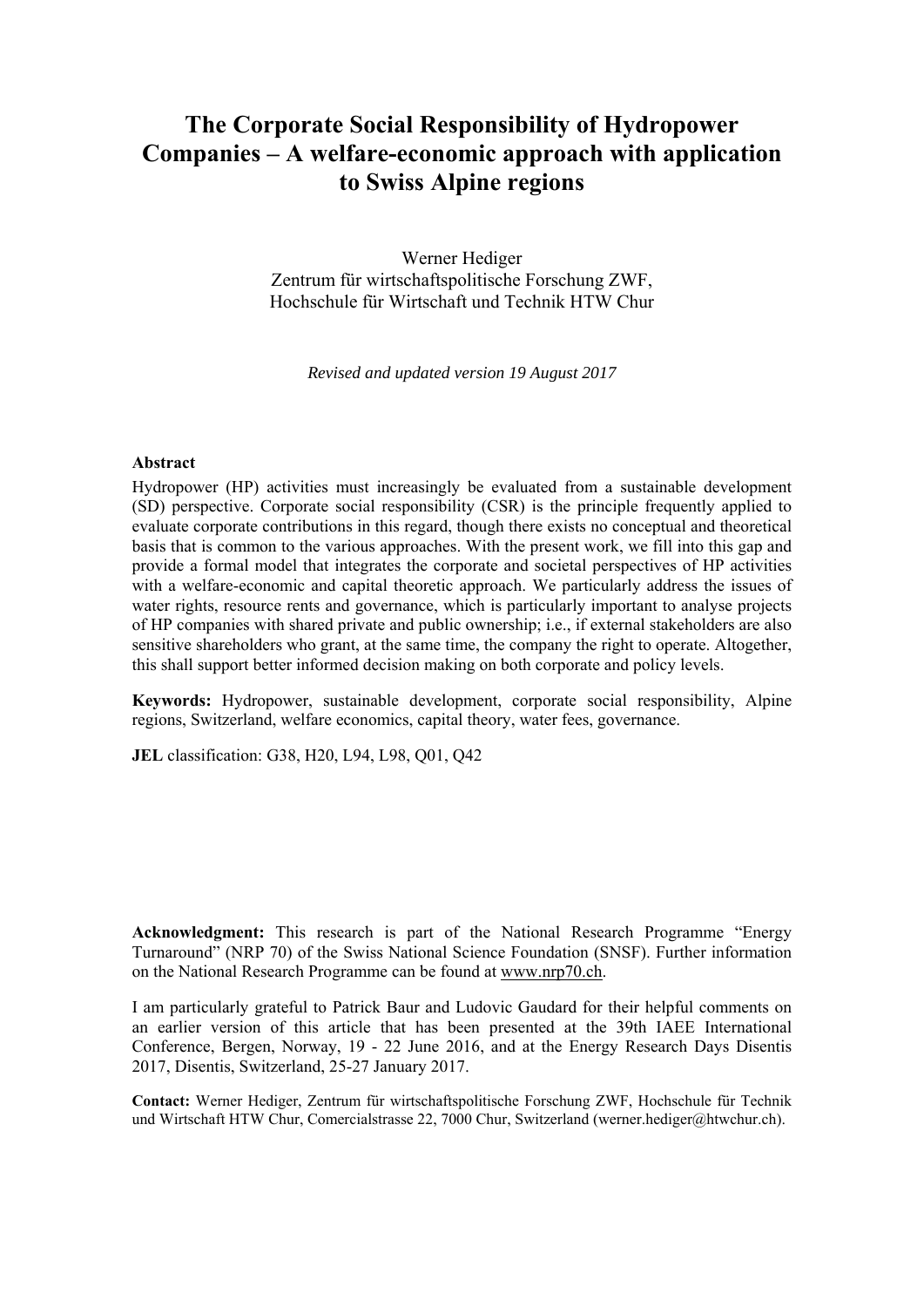#### **1 Introduction**

Corporate social responsibility (CSR) is generally defined as the business world's commitment and contribution to sustainable development (OECD, 2001; WBCSD, 2002). It is particularly understood as "the way firms integrate their values, culture, decision making, strategy and operations in a transparent and accountable manner" (Government of Canada, 2006) and as a program where firms "decide voluntarily to contribute to a better society and cleaner environment" (EC, 2001). Accordingly, socially responsible firms must not only ensure returns to shareholders, wages to employees, and products and services to consumers. They also respond to societal concerns and values regarding the social, economic and environmental development of the system we are living in. This implicates a shift away from the pure shareholder perspective of maximizing profits and corporate value to a broader understanding of operation that encompasses various conflicting goals and multi stakeholder concerns. In other words, CSR implicates a welfare perspective of corporate behaviour that aims at internalizing external costs and avoiding distributional conflicts on a voluntary basis (Arrow, 1973; Heal, 2005; Hediger, 2010; McWilliams and Siegel, 2001).

Measuring a firm's CSR performance thus requires a translation of the normative concept of sustainable development (WCED, 1987) to the corporate level, such as to ensure that current decisions and activities do not jeopardize future generations in satisfying their own needs and wants. As pointed out by the European Commission (EC, 2001), this does not make obsolete regulation and legislation about social rights and environmental standards. Rather, CSR calls for shared responsibility between the government (or the regulator) and private businesses. This directly applies to the management of water resources, which is generally regarded as shared responsibility of public and private actors, and thus to activities in the hydropower industry. The latter is likewise influenced by market developments and by the prevailing institutional framework in different countries (cf. Glachant et al., 2015). Accordingly, the CSR of hydropower companies must be evaluated and implemented in the concrete context of their economic, institutional, geographical and political spheres.

A welfare-economic approach can serve to comprehensively address these issues and formally integrate the societal and corporate concerns of hydropower (HP) in the evaluation of a companies performance and contribution to sustainable development (SD). To this end, we proceed as follows. First, we propose in Section 2 the extension of a welfare-economic model of CSR (Hediger, 2010) to the context of HP companies. Then, we present the major challenges of HP in Swiss Alpine regions in Section 3, and the application of our CSR model to HP companies in these regions in Section 4. Building on this background, we complete our analysis by discussing implications of this microeconomic approach with regard to the current debate about water fees and governance of HP companies. Finally, Section 5 concludes.

The aim is to fill into a conceptual and theoretical gap by providing a formal approach that integrates the corporate and societal perspectives of HP activities from a welfareeconomic and capital theoretic perspective. This might particularly help to separate issues of efficiency and equity in polit-economic discourses, and to address distributional problems related to resource rents, water fees and taxes, which is currently a political issue in Switzerland (cf. Betz et al., 2016; BFE, 2017b; Meister, 2014; NZZ 2016; Pfammatter and Piot, 2016; SWV, 2017). Altogether, the approach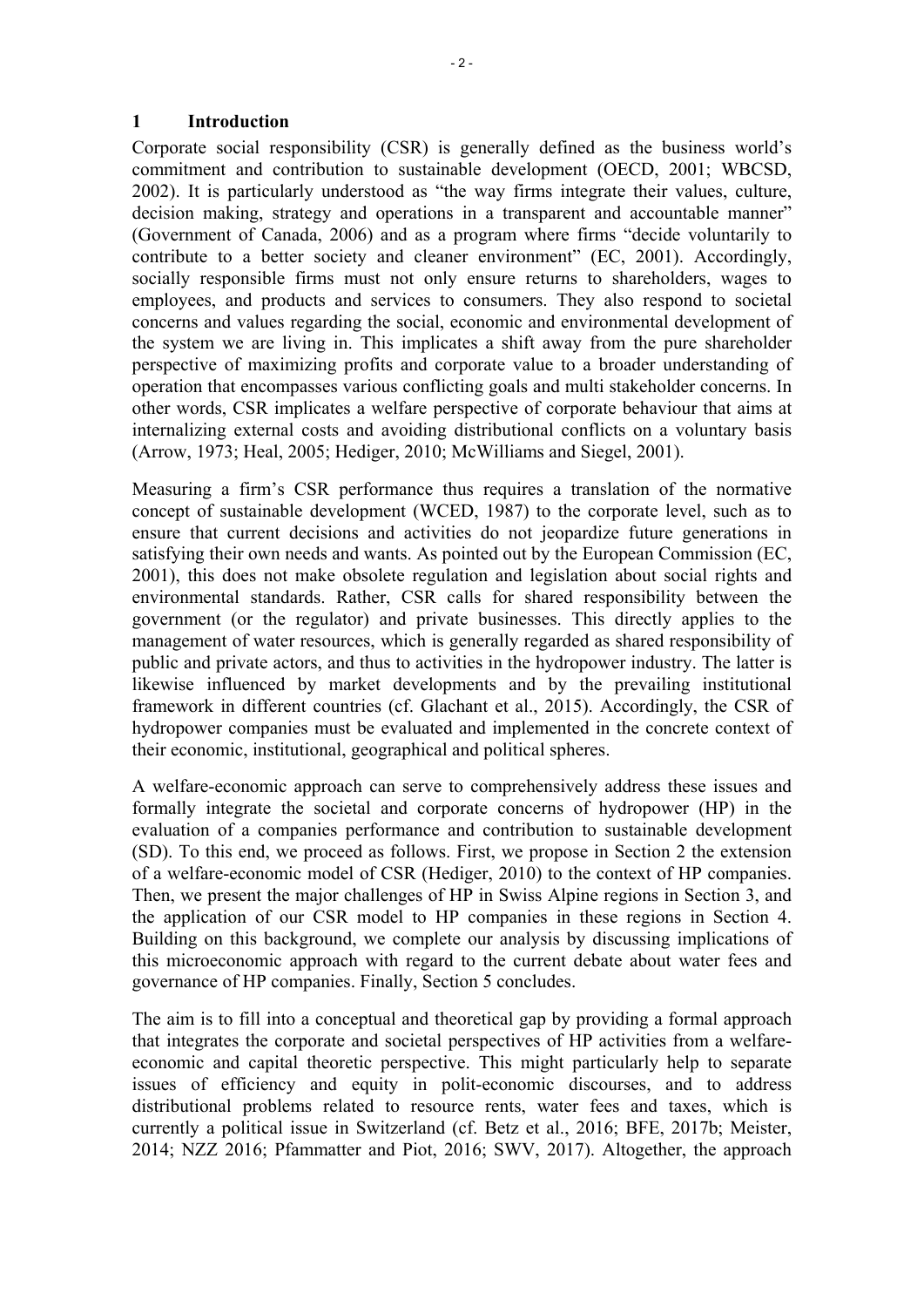presented in this this article shall support better informed decision making on both corporate and policy levels, and thus also contribute to the envisaged energy transition.

## **2 Measuring the CSR of hydropower companies – an analytical framework**

In a business context, social responsibility, transparency and accountability are core sustainability principles (IHA, 2010). This involves the concept of CSR and the business's commitment and contribution to SD that must also be applied to HP activities and companies. As emphasized above, this implies various aspects be taken into consideration. In particular, the local and national characteristics of the hydropower system must be taken into account when evaluating the CSR performance of hydropower companies and their contribution to SD.

Though the principle of CSR is frequently applied in the business world, there exists no conceptual and theoretical basis that is common to the various approaches. We fill into this gap by providing an analytical framework and formal approach that a) allows us to evaluate a companies performance from a societal perspective of SD, and that b) takes into account the specificities of HP operations in their socio-economic and institutional realms. Thus, our first focus is on the elaboration of a formal approach to elaborate a HP company's CSR performance from a welfare-economic perspective. This relates to one stream of literature that deals with the welfare-economic foundations of CSR (e.g., Beltratti, 2005; Heal, 2005) and that contrasts the one that is intimately linked to CSR as a strategic management approach (e.g., Baron, 2007; Porter and Kramer, 2006). Furthermore, our second focus is on the implications regarding the problem of water concessions and the distribution of resource rents from a CSR perspective.

## *2.1 CSR in a Paretean view of the firm*

Our approach, which is based on Hediger (2010), starts with the understanding of "CSR as actions that appear to further some social good, beyond the interests of the firm and that which is required by law" (McWilliams and Siegel, 2001) as well as the conclusion that "socially responsible firms do try to maximize profits but at the same time try to improve the welfare of other stakeholders" (Beltratti, 2005). It does not imply that a company must necessarily fulfil this normative criterion and behave in a socially responsible manner. Rather, it allows us to derive a minimum condition and formal definition of CSR from a welfare-economic perspective that corresponds to the standard problem of welfare economics – the problem of *Pareto improvement* for utility maximizing individuals (Lange, 1942) – as applied to the firm level.

In the short run, this can be formalized with the problem of maximizing at any time *t* a firm *j*'s profit  $\pi(\mathbf{x}_i)$  as a function of its activity vector  $\mathbf{x}_i = \{x_{i} \}$ , with *i* denoting the firm's activities, subject to the "*CSR constraint*" that some suitably defined measure of social welfare *W* must not fall under the reference level  $W_0 = W(z^0)$ , which society could enjoy without the firm's activity and which determines the bottom line for the evaluation of the company's CSR performance:

$$
\max_{\{x_{ji}\}} \pi(\mathbf{x}_{ji}) \qquad s.t. \quad W(\mathbf{z}(\mathbf{x}_{ji})) \ge W(\mathbf{z}^{\circ}) \equiv \underline{W}_{0}
$$
\n(1)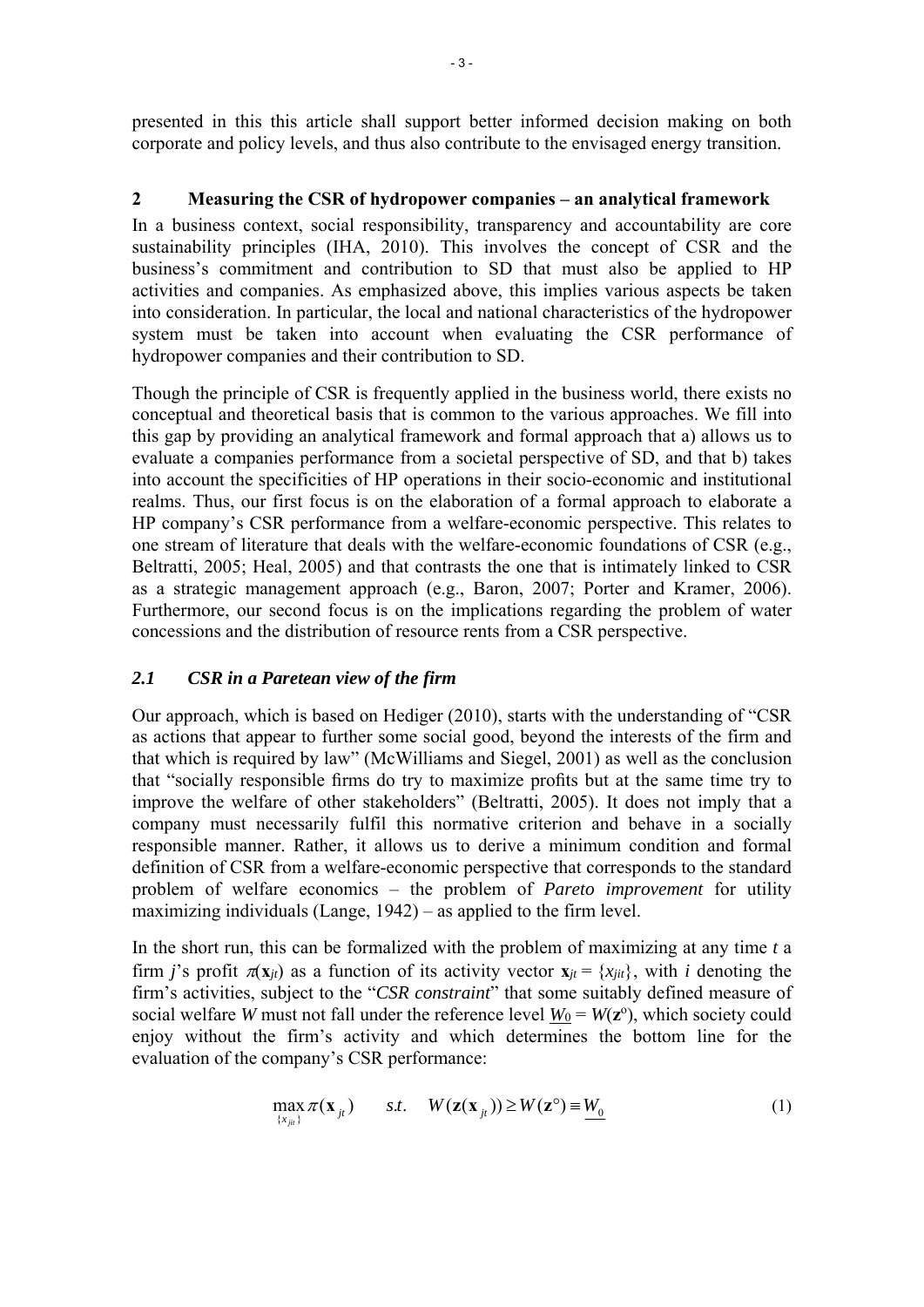This gives us a *Paretean view of the firm*, which captures in an operational way the meaning of CSR as expressed by Beltratti (2005) and where social welfare *W* is a function of  $z(x_{it})$ , a vector of the attributes that determine individual and social wellbeing and that can be positively or negatively affected by the firm's activities **x***jt*. These attributes can be thought of as encompassing issues like aggregate levels of income or consumption (beyond the firm's profit), social capital and environmental quality, as well as degrees of macroeconomic stability (cf. Hediger, 2000, and Section 2.3).

The above optimization problem can also be represented by the Langrangean

$$
L_{it} = \pi(\mathbf{x}_{it}) + \lambda_{it} \cdot [W(\mathbf{z}(\mathbf{x}_{it})) - W_0]
$$
 (2)

that formally expresses firm *j*'s internal evaluation of its instantaneaous profits and its net contribution to society, with  $\lambda_{it}$  denoting the implicit price of the CSR constraint. It also represents the firm's marginal opportunity cost of its (voluntary or enforced) commitment to improving social welfare through its own choice of activity. In other words, it is the firm's marginal cost of internalizing externalities and thus providing an additional net benefit to society. The latter is formally defined as the excess of the resulting welfare  $W(z(x_{it}))$  above the reference level  $W_0$ :, with  $E_{it}$  denoting the net value of the externalities caused by firm *j*'s current activities **x***jt*:

$$
E_{it} = E(\mathbf{x}_{it}) \equiv W(\mathbf{z}(\mathbf{x}_{it})) - W_0
$$
\n(3)

The net externality is positive if  $W(z(x_{it}))$  exceeds the bottom line  $W_0$ , and it is negative if  $W(z(x_{it}))$  is below the reference level.

For Heal (2005), CSR is "a programme of actions to reduce externalized costs and to avoid distributional conflicts", since "almost all conflicts between corporations and society can be traced to one of these two sources – either discrepancies between private and social costs and benefits, or different perceptions of what is fair." Moreover, Heal emphasizes the role of CSR "to anticipate and minimize conflicts between corporations and society and its representatives". Accordingly, CSR can help "to improve corporate profits and guard against reputational risks." This coincides with Beltratti's (2005) emphasis that CSR is positively related to the market value of firms, and the findings of Minor and Morgan (2011) about the role of CSR "as a powerful form of reputation insurance" and the link between a firm's CSR activities and its stock market price following an adverse effect.

Building on Hediger (2010), firm  $\hat{i}$ 's reputation  $R_{\hat{i}i}$  is is included in our analytical framework as an asset (reputation capital) that is self-reinforcing – increasing with external benefits and declining with negative externalities generated by the firm's activities:

$$
\dot{R}_{jt} = \frac{dR_{jt}}{dt} = \psi(R_{jt}) \cdot \alpha^{-E(\mathbf{x}_{jt})} \cdot E(\mathbf{x}_{jt})
$$
\n(4)

Here,  $\psi(R_{it}) > 0$  ( $\psi' > 0$ ,  $\psi'' < 0$ ) represents the proportional rate of state-dependent impact of the firm's external effects upon its own reputation. The additional term  $\alpha^{Ejt}$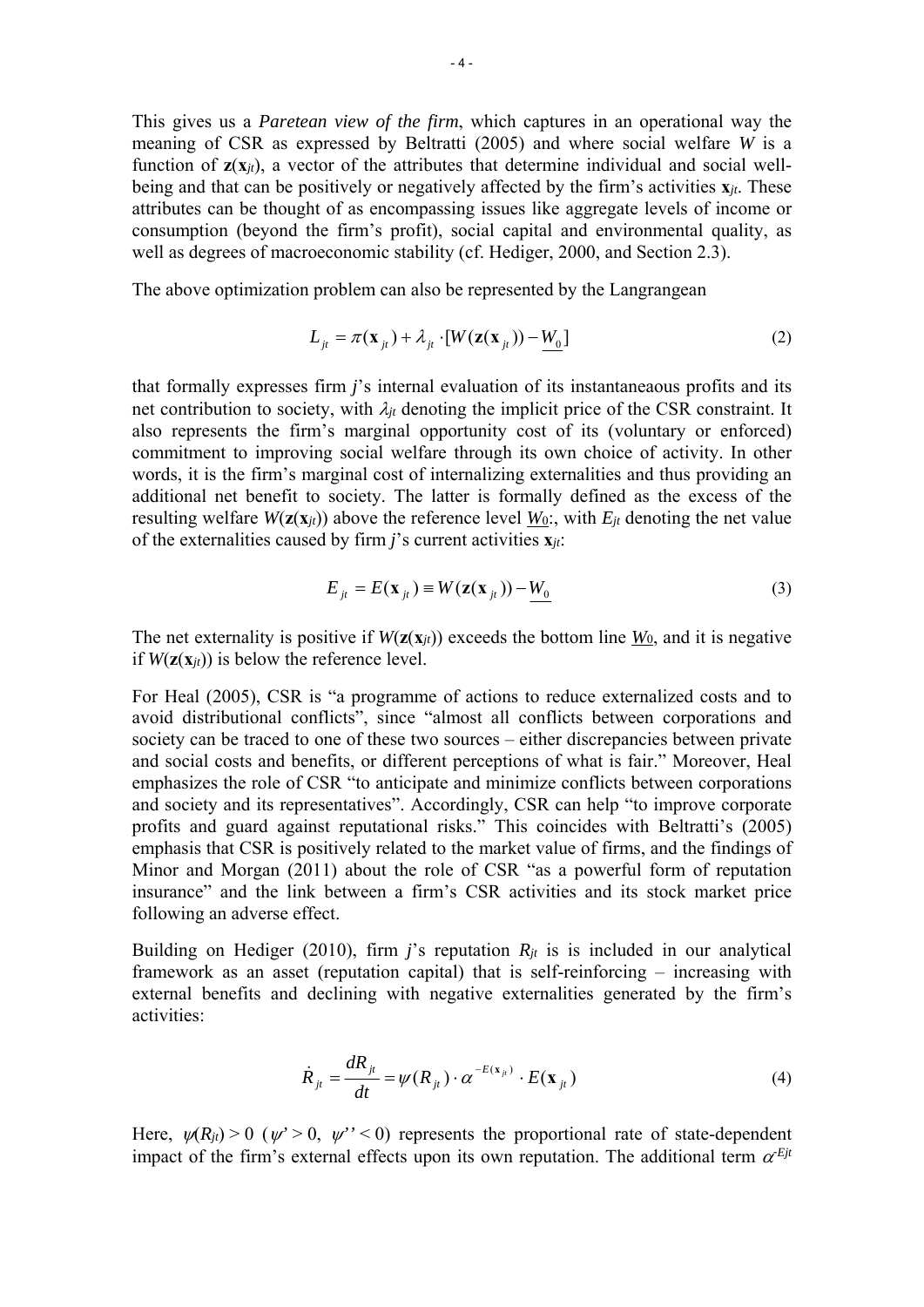$(\alpha > 0)$  accounts for potential asymmetries between the impact of positive and negative externalities, with  $\alpha > 1$  giving a larger weight to the impact of negative externalities on reputation as compared to positive externalities, while the opposite applies for  $0 \le \alpha \le 1$ .

## *2.2 CSR, corporate value and social welfare*

The firm's reputation capital constitutes a dynamic element in our CSR framework. It accounts for the past and current externalities and spillover effects in the economic, social and ecological domains, and thus constitutes an interface to the concept of sustainable development, which is further explored below.

First, we formally integrate the accumulation of reputation capital and other assets in our analytical framework. Thus, we shift the scope from the short to the long run, where the CSR problem is that of maximizing the firm's net present value of profit prospects subject to the above CSR constraint. This brings us to

**Definition 1:** CSR is "a program of action where a firm's objective is to maximize its *corporate value* and, at the same time, to contribute to the improvement of *social welfare*" (Hediger, 2010)

and its formal equivalent:

$$
\max_{\{\mathbf{x}_{ji}, \mathbf{y}_{ji}\}} V_{j0} = \int_{0}^{T} e^{-rt} y_{ji} dt + e^{-rT} V(\mathbf{k}_{jT}, R_{jT})
$$
\n
$$
s.t. \quad \dot{\mathbf{k}}_{ji} = \frac{d\mathbf{k}_{ji}}{dt} = \mathbf{I}_{ji} - \partial \mathbf{k}_{ji} = \frac{\pi(\mathbf{x}_{ji}, \mathbf{k}_{ji}, R_{ji}) - y_{ji}}{\mathbf{q}_{t}} - \partial \mathbf{k}_{ji} \quad , \quad \mathbf{k}_{j0} = \mathbf{k}_{j}(0)
$$
\n
$$
\dot{R}_{ji} = \frac{dR_{ji}}{dt} = \psi(R_{ji}) \cdot \alpha^{-E_{ji}} \cdot E(\mathbf{x}_{ji}) \quad , \quad R_{j0} = R_{j}(0)
$$
\n
$$
and \quad W(\mathbf{z}(\mathbf{x}_{ji})) \ge W(\mathbf{z}^{0}) \equiv W_{0} \qquad \forall t
$$
\n(5)

This is a firm's intertemporal allocation problem of maximizing its net present value *Vj*<sup>0</sup> subject to the above CSR constraint. It formally represents the Paretean comprehension of CSR in its most simple form.

In this intertemporal setting, the firm's net revenue  $\pi_{jt} = \pi(\mathbf{x}_{jt}, \mathbf{k}_{jt}, R_{jt})$  is a function  $\pi$  of its current activities  $\mathbf{x}_{it} = f(\mathbf{k}_{it}, \mathbf{g}_{it})$  that are generated with the firm's capital stock  $\mathbf{k}_{it}$  and variable inputs **g***jt*. Furthermore, we assume that the instantaneous net revenue is either distributed in the form of dividends *yjt* to the shareholders or used for investments **I***jt* in the firm's capital stock, which are purchased at current market prices **q***t*, such that  $\pi_{it} = y_{it} + q_t \mathbf{I}_{it}$ . Moreover, the net capital accumulation  $d\mathbf{k}_{it}/dt$  is the difference between the firm's gross investments  $I_{jt}$  and depreciation  $\partial K_{jt}$ , with  $\delta$  denoting the constant depreciation rate.

Given the constant discount rate (interest rate)  $r$ , the corporate value  $V_{j0}$  equals the present value of the firm's prospective stream of net shareholder benefits (dividends) over the planning horizon *T* plus its terminal value  $V(\mathbf{k}_{iT})$  of assets (capital stock)  $\mathbf{k}_{iT}$ and reputation  $R_{jT}$  at terminal time *T*, while  $R_{j0}$  and **k**  $j0$  denote the initial values of reputation and other assets (production capital), respectively.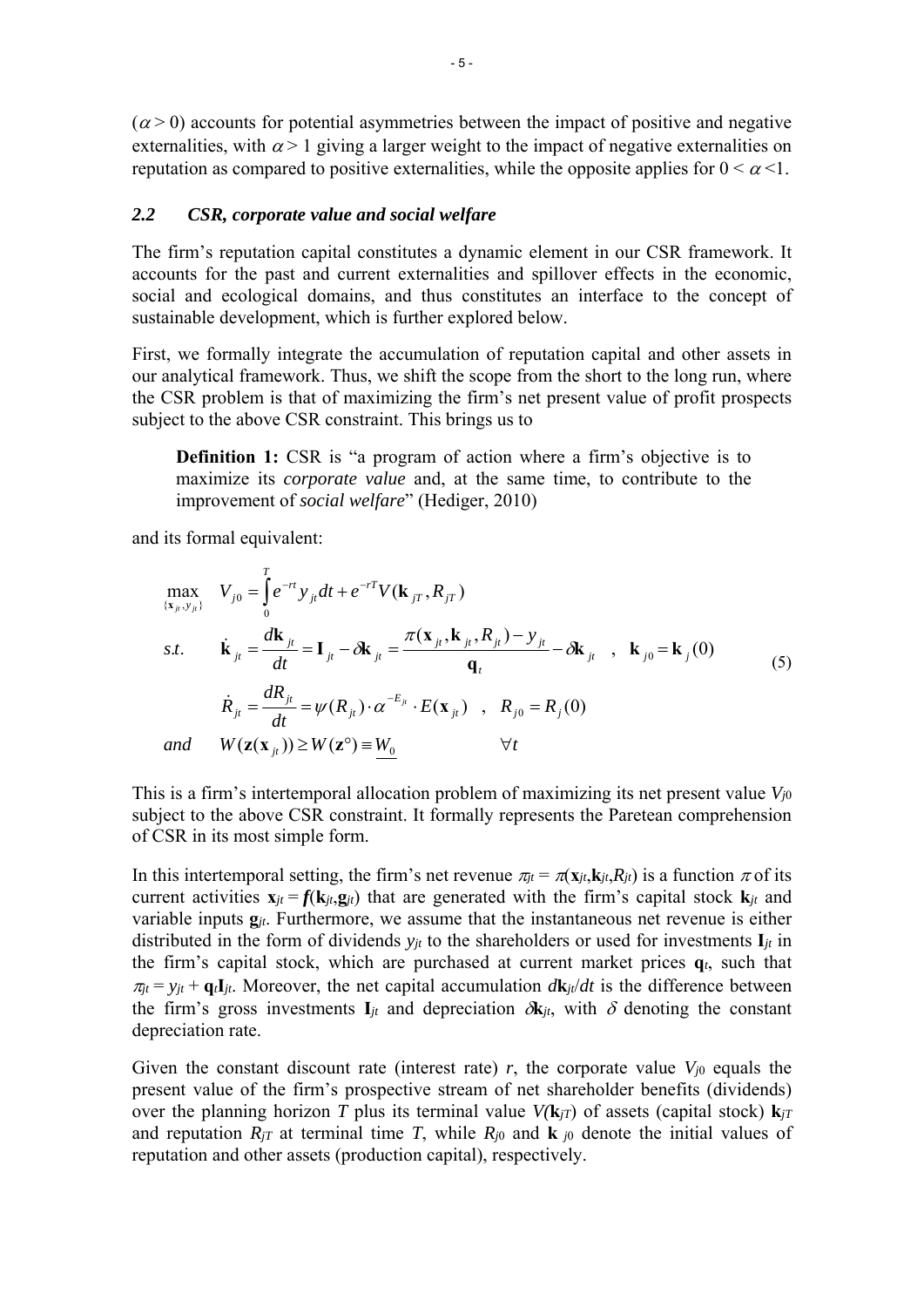Hence, given the formulation of the optimization problem in Eq. (5), the level of corporate value is represented by the current-value Hamiltonian  $H_{it}$ , with  $\varphi_{it}$  and  $\mu_{it}$ denoting the shadow prices (implicit values) of production capital and reputation capital, respectively:

$$
H_{jt} = H(\mathbf{x}_{jt}, \mathbf{k}_{jt}, \mathbf{y}_{jt}, R_{jt}) = \mathbf{y}_{jt} + \boldsymbol{\varphi}_{jt} \cdot \dot{\mathbf{k}}_{jt} + \boldsymbol{\mu}_{jt} \cdot \dot{R}_{jt}
$$
(6)

According to definition 1, CSR requires continuous maximization of this function subject to the CSR constraint implied in Eq. (1). Formally, this is comprehended by maximizing for all *t* the Lagrangean

$$
\max L_{ji} = H(\mathbf{x}_{ji}, \mathbf{k}_{ji}, \mathbf{y}_{ji}, R_{ji}) + \lambda_{ji} \cdot [W(\mathbf{z}(\mathbf{x}_{ji})) - W_0] \qquad \forall t \tag{7}
$$

where  $\lambda_{jt}$  denotes the shadow price of the CSR constraint of non-declining social welfare due to the firm's activities at time *t*. Thus, given Eq. (3), maximization of the Hamiltonian (6) and compliance with the welfare constraint  $[W(z(x_{it})) - W_0] \ge 0$  implies that the negative externalities resulting from the firm's activities would be eliminated if the firm would follow a strategy that is coherent with the above definition of CSR. However, this does not necessarily refer to the broader objective of SD, which goes beyond traditional conceptions of welfare economics and ethics.<sup>1</sup> Moreover, our approach does not require all firms behave in a socially responsible manner. Rather, it provides an analytical reference frame (benchmark) for the evaluation of a firm's CSR performance and thus its contribution to SD.

#### *2.3 Integrating the firms' and societal perspectives*

1

Sustainable development (SD) is a normative concept of equality and posterity that integrates concerns across social, economic and ecological system goals (Barbier, 1987) and that satisfies a set of critical limits in the social, economic and ecological realms (WCED, 1987). This has been integrated by Serageldin (1996) in the concept of sensible sustainability and formalized by Hediger (1999, 2000) with the sustainabilitybased social welfare function

$$
W_0 = W(Y,M,S,Q \mid Y_0,M_0,S_0,Q_0;Y_{\#},M_{\#},S_{\#},Q_{\#})
$$
\n(8)

The latter defines the reference when evaluating a company's CSR performance from a societal perspective of SD, which depends on a economy's aggregate income *Y*, its macroeconomic performance *M* (e.g., full employment, price level stability), social capital *S* and environmental quality *Q*. It is defined for a given state of development {*Y*0,*M*0,*S*0,*Q*0} that would be achieved without the contribution of a specific project or set of activities and accounts for critical boundaries {*Y*#,*M*#,*S*#,*Q*#} of economic, social and environmental capital.

A firm contributes to SD if the resulting level of social welfare will not be below the indifference curve that is given by the total differential

<sup>&</sup>lt;sup>1</sup> See also Hediger and Knickel (2009) on different epistemological foundations and ethical aspects of sustainable development in the context of agricultural policy and rural development.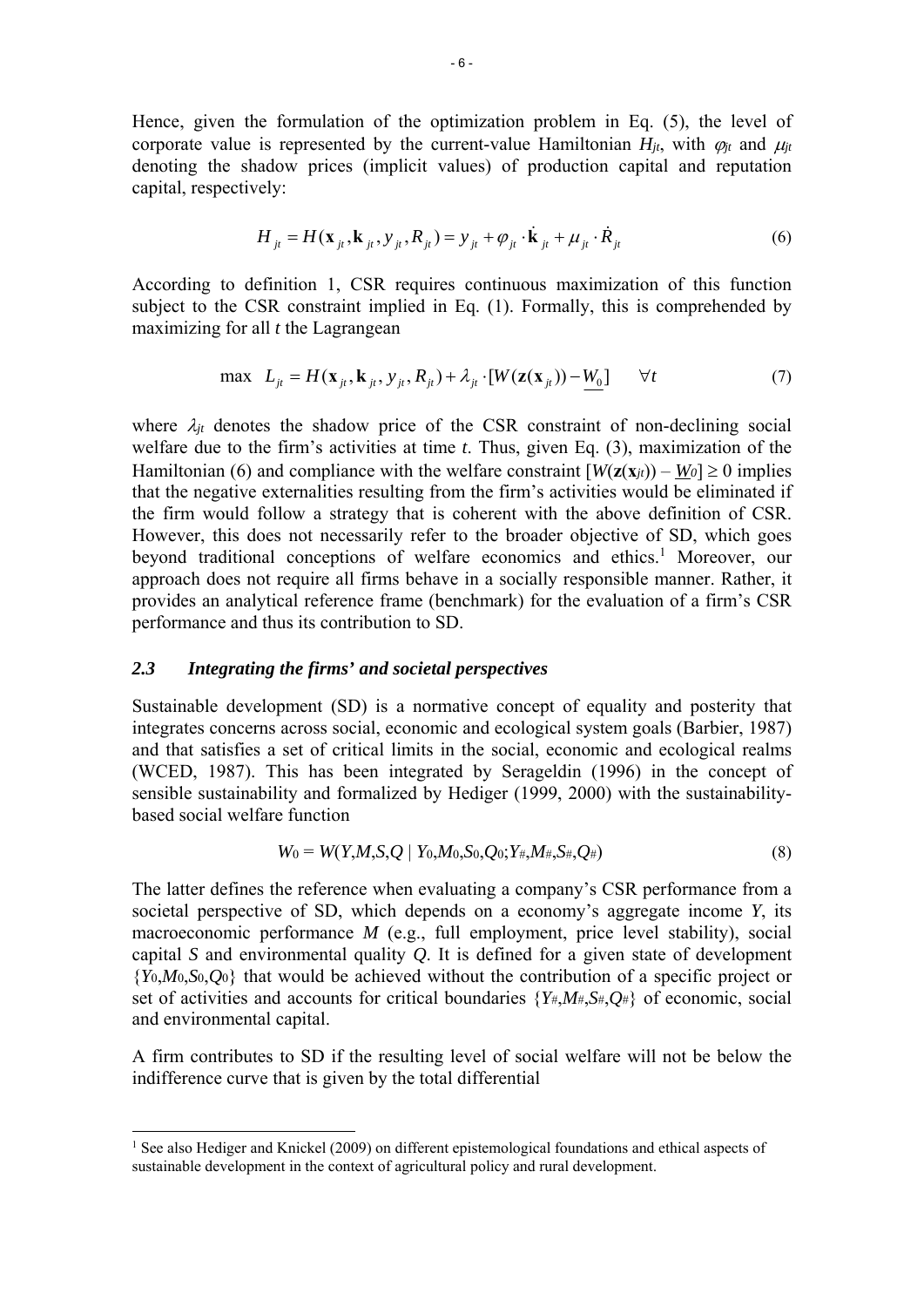$$
dW = W_y dY + W_M dM + W_s dS + W_Q dQ = 0
$$
\n<sup>(9)</sup>

with *WY* and *dY et cetera* denoting the marginal social utilities of and marginal changes in the respective variables *Y*, *M*, *S*, *Q* in the social welfare function. Accordingly, SD requires  $dW > 0$  and thus

$$
dY \ge -\left[\frac{W_M}{W_Y}dM + \frac{W_S}{W_Y}dS + \frac{W_Q}{W_Y}dQ\right] = -\left[\beta_M dM + \beta_S dS + \beta_Q dQ\right]
$$
(10)

The sustainability-based marginal values  $\beta_M = W_M/W_Y$ ,  $\beta_S = W_S/W_Y$ , and  $\beta_Q = W_Q/W_Y$  of marginal changes in *M*, *S* and *Q*, respectively, represent the evaluation of tradeoffs between these variables and the aggregate income from a societal point of view. These values are essential when evaluating a company's performance from a SD and thus CSR perspective. The latter requires that – as specified in Eq. (1) – social welfare *W* must not fall under the reference level that society could enjoy without the firm's activities.Thus, its contribution to society must be evaluated at the current state of development that is given by  ${Y_0,M_0,S_0,Q_0}$  and the corresponding indifference curve  $W_0$ . In other words, to be consistent with our definition of CSR the firm must contribute with its activities to an increase in social welfare, or at least to maintain it on the current level.

For this evaluation, let us assume that  $dY_{jt}$  is company *j*'s contribution at time *t* to the aggregate income of an economy in a given year, and  $dM_{jt}$ ,  $dS_{jt}$  and  $dQ_{jt}$  are the company's contributions to macroeconomic performance (e.g., full employment), social capital and environmental quality. Under these assumptions and under consideration of the requirements of CSR and SD that are given in Eq. (1) and (10), the income a company generates at a given time must satisfy the following term to be judged as a positive net contribution to SD:

$$
dY_{jt} \ge -[\beta_M dM_{jt} + \beta_S dS_{jt} + \beta_Q dQ_{jt}]
$$
\n(11)

Let us further assume, for a moment, that the firm's total income is exclusively distributed in form of dividends  $y_{jt}$  to the shareholders and labor income  $\omega_{jt}$  to its employees, or retained for the accumulation of productive and reputation capital  $\varphi_{jt}$ **k**  $_{jt}$ and  $\mu_{\mu} \dot{R}_{\mu}$ , respectively. In this case, we can reformulate Eq. (11) under consideration of Eq. (6), as follows:

$$
H_{ji} = y_{ji} + \varphi_{ji} \dot{\mathbf{k}}_{ji} + \mu_{ji} \dot{R}_{ji} \ge -[\omega_{ji} + \beta_M dM_{ji} + \beta_S dS_{ji} + \beta_Q dQ_{ji}]
$$
 (12)

The left-hand side of this inequality represents the firm's total profit prospect (corporate income) at time *t*, while the right-hand side in this formula corresponds to the external evaluation of the firm's contribution to social welfare, as defined from a societal perspective of SD.

By reformulation, we get the overall value  $\Gamma_{jt}$  of the company's contribution to society that consists of the internal value of the overall profit  $H_{jt}$  from a shareholder perspective plus the external value of its direct and indirect contributions to society: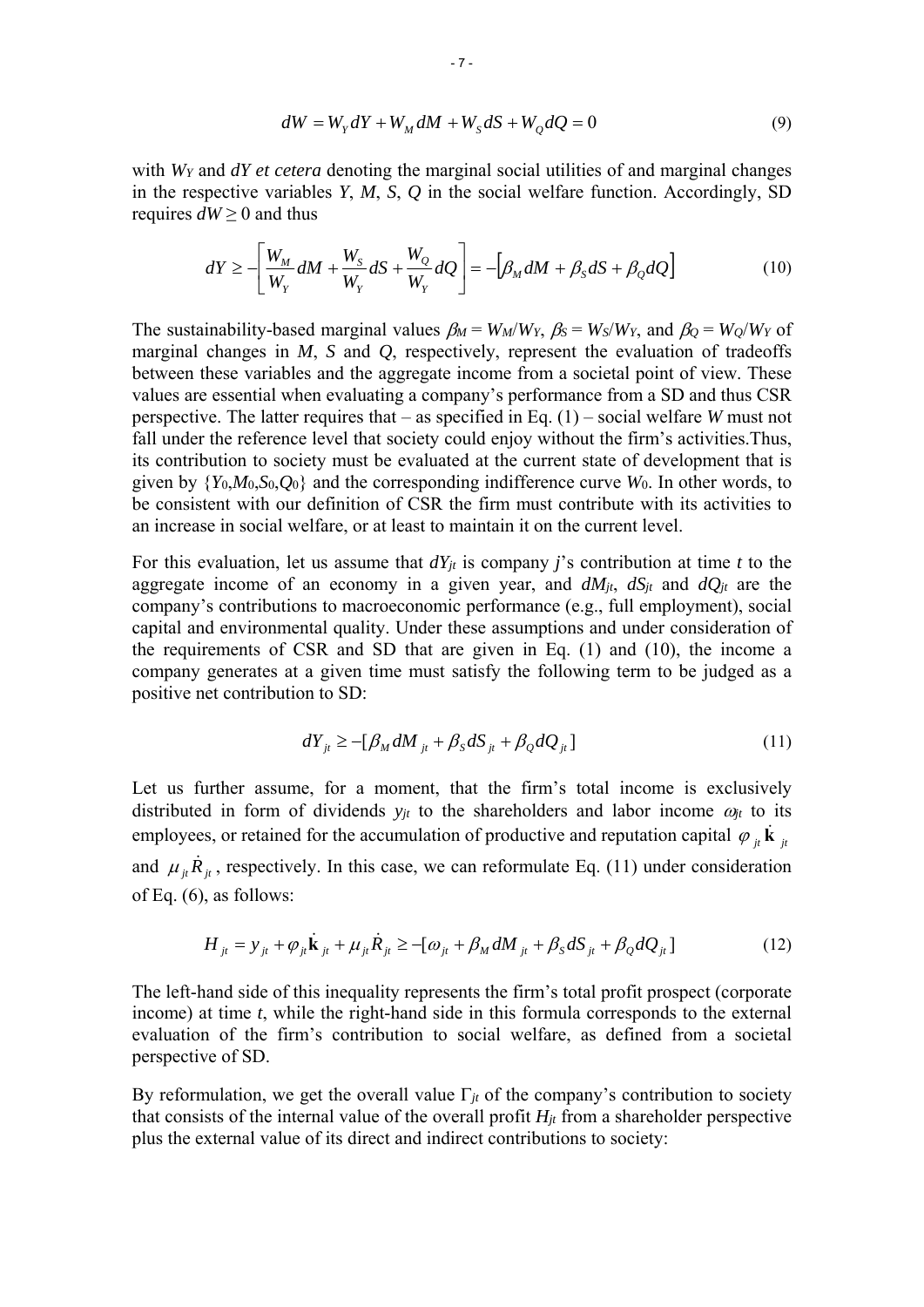$$
\Gamma_{ji} = H_{ji} + [\omega_{ji} + \beta_M dM_{ji} + \beta_S dS_{ji} + \beta_Q dQ_{ji}] \ge 0
$$
\n(13)

This provides us with a generic approach to CSR, which represents "the overall value of a company's contribution to society that consists of the internal value of the overall profit from a shareholder perspective and the external value of its direct and indirect contribution to society" (Hediger, 2010). It implies, on one side, the firm's implicit prices of capital,  $\boldsymbol{\varphi}_{it}$  and  $\mu_{it}$ , that draw from the intertemporal maximization of corporate value, as formalized in Eq. (5). On the other side, it includes the externally determined accounting prices  $\beta_M$ ,  $\beta_S$  and  $\beta_Q$  that, in principle, must be assessed on a societal level and also account for individual preferences and critical limits of SD (cf. Hediger, 2000; Serageldin, 1996).<sup>2</sup>

#### *2.4 An extension to resource-based companies: the case of hydropower*

When applying the concept of CSR to HP companies one needs to extend the above framework for taking into account the externalities and distributional effects going along with their activites. Those particularly involve the distribution of the *tax payments* and *water resource rents* among different territorial entities as well as the socioeconomic and environmental impacts on the local and regional economies in the HP production area.

In general, a *resource rent* is a surplus that results when converting a natural resource (here waterpower) into a marketable product (electricity). This rent is defined as "the difference between the price of a good produced using a natural resource and the unit cost of turning that natural resource into the good" (Hartwick and Olewiler, 1998). These costs include the payments of the capital, labor, material and other inputs that are used in the production process. What remains after these factor costs are netted out is the value of the natural resource – the waterpower. In the first instance, this value (the water resource rent) flows as an income to the holder of property or use rights on that resource – the water.

At this point it is important to notice a fundamental difference between rent and profit. For Ricardo (1817), this distinction was of great importance since the laws that regulate the progress of rent are widely differenct from those that regulate the progress of profits, and they seldom operate in the same direction. Rothman (2000) adds that "rent arises when exploiting a resource that Nature has endowed with a value that is independent of any labor, capital or entrepreneurial effort applied to the resource." As a consequence, resource developers – HP companies in our case – do not earn rent as they earn normal profits (i.e., return on capital). Rather, Rothman emphasizes that "rent is a windfall created by exploiting the bounty of Nature." And "the owner of the natural resource is the owner of the rent." Accordingly, capturing resource rents from the developers and delivering it back to the owners – often the public – is common practice in most resource-based industries, like oil, coal, mining, etc. (Garnaut, 2010; Lund, 2009).

-

<sup>&</sup>lt;sup>2</sup> For the appraisal of the accounting prices  $\beta_M$ ,  $\beta_S$  and  $\beta_Q$  – that measure the tradeoffs between macroeconomic performance, social capital and environmental quality, on one side, and aggregate income, on the other – an integrated approach is required, which brings together a systemic view of impact assessment and its evaluation from a stakeholder perspective (cf. Gibson, 2006; Hediger and Voegeli, 2016; Toman et al., 1998).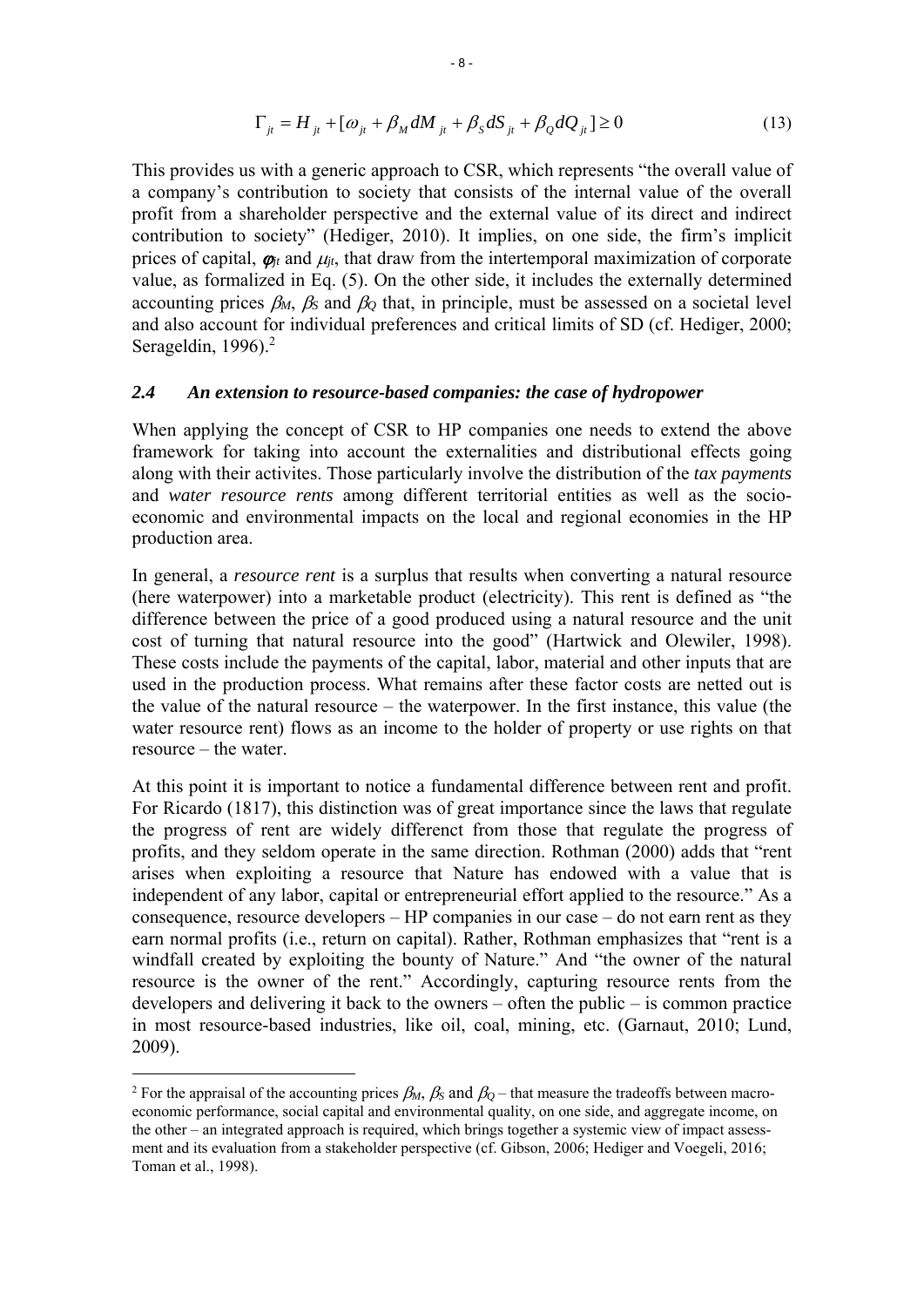Regarding the situation of HP in mountain areas of Switzerland, the CSR framework must particularly reflect the water fees, water taxes and corporate taxes, the fiscal incidence of these levies, as well as the ownership structure of the HP company. In this context, company *j*'s *net revenue* can be represented by

$$
\pi_{jt} = \pi(\mathbf{x}_{jt}, \mathbf{k}_{jt}, R_{jt}) = y_{jt} + \mathbf{q}_t \mathbf{I}_{jt} + \Omega_{jt} + \Psi_{jt} = \mathbf{p}_t \mathbf{x}_{jt} - c(\mathbf{x}_{jt})
$$
(14)

with  $\Omega_{it}$  and  $\Psi_{it}$  denoting the water fees and taxes, respectively, paid by company *j* at time *t*. Hence, as an extension of Eq. (13), HP plant *j*'s contribution to *corporate value* encompasses three major components:

$$
\Gamma_{jt} = \left(y_{jt} + \varphi_{jt}\dot{\mathbf{k}}_{jt} + \mu_{jt}\dot{R}_{jt}\right) + \left\{\Omega_{jt} + \Psi_{jt}\right\} + \left[\omega_{jt} + \beta_M dM_{jt} + \beta_S dS_{jt} + \beta_Q dQ_{jt}\right]
$$
 (15)

The terms in the first and third bracket are the same as in our basic model given in Eq. (13). They represent the internal value of the overall profit from a shareholder perspective (first term) and the external value of the company's contributions to society from a stakeholder perspective [third term]. The extension comes with the middle term – {second term} – that encompasses the water fees and taxes paid to the "public hand".

From a theoretical point of view, this implicates that water fees and taxes are elements of revenue sharing among different stakeholder groups rather than cost factors. Indeed, translated from Ricardo (1817) the "produce of  $HP$ " – i.e., the value of the water that is derived from using its potential energy by the united application of labor and capital – is divided under the names of rents, profits and wages among the proprietors of the water, the owners of the stock of capital (the investors) and the laborers (employees) by whose industry the the electricity is generated.<sup>3</sup> In addition, through corporate and other taxes, some share of the revenue is generally diverted to the "public hand". In the end, the regulation of this distribution of revenue is an issue of political economics.

Before further discussing the implications of this interpretation and before investigating the application of our theoretical framework the the case of HP companies in the Swiss Alps, we present the specific challenges the industry currently faces in Switzerland.

#### **3 Major challenges for hydropower in Swiss Alpine regions**

-

Located at the heart of the Alps, Switzerland has ideal conditions for the utilisation of HP, which made it the country's most important domestic source of renewable energy. It accounted for almost 90% of domestic electricity production at the beginning of the 1970s, and its share fell to actually about 56% following the authorization of nuclear power plants (SFOE, 2017a). Nonetheless, HP still constitutes the backbone of the electricity supply in Switzerland (Pfammatter, 2012). Today, 604 HP plants exist in Switzerland (593 stations are located on Swiss territory, the rest across the border) with a capacity of at least 300 kW, each (BFE, 2015). Together, these power plants provide

 $3$  In the Preface to his semenial book Ricardo (1817) emphasizes: "The produce of the earth – all that is derived from its surface by the united application of labour, machinery, and capital, is divided among three classes of the community; namely, the proprietor of the land, the owner of the stock of capital necessary for its cultivation, and the labourers by whose industry it is cultivated." And he adds that "the proportions of the whole produce of the earth which will be allotted to each of these classes, under the names of rent, profit, and wages".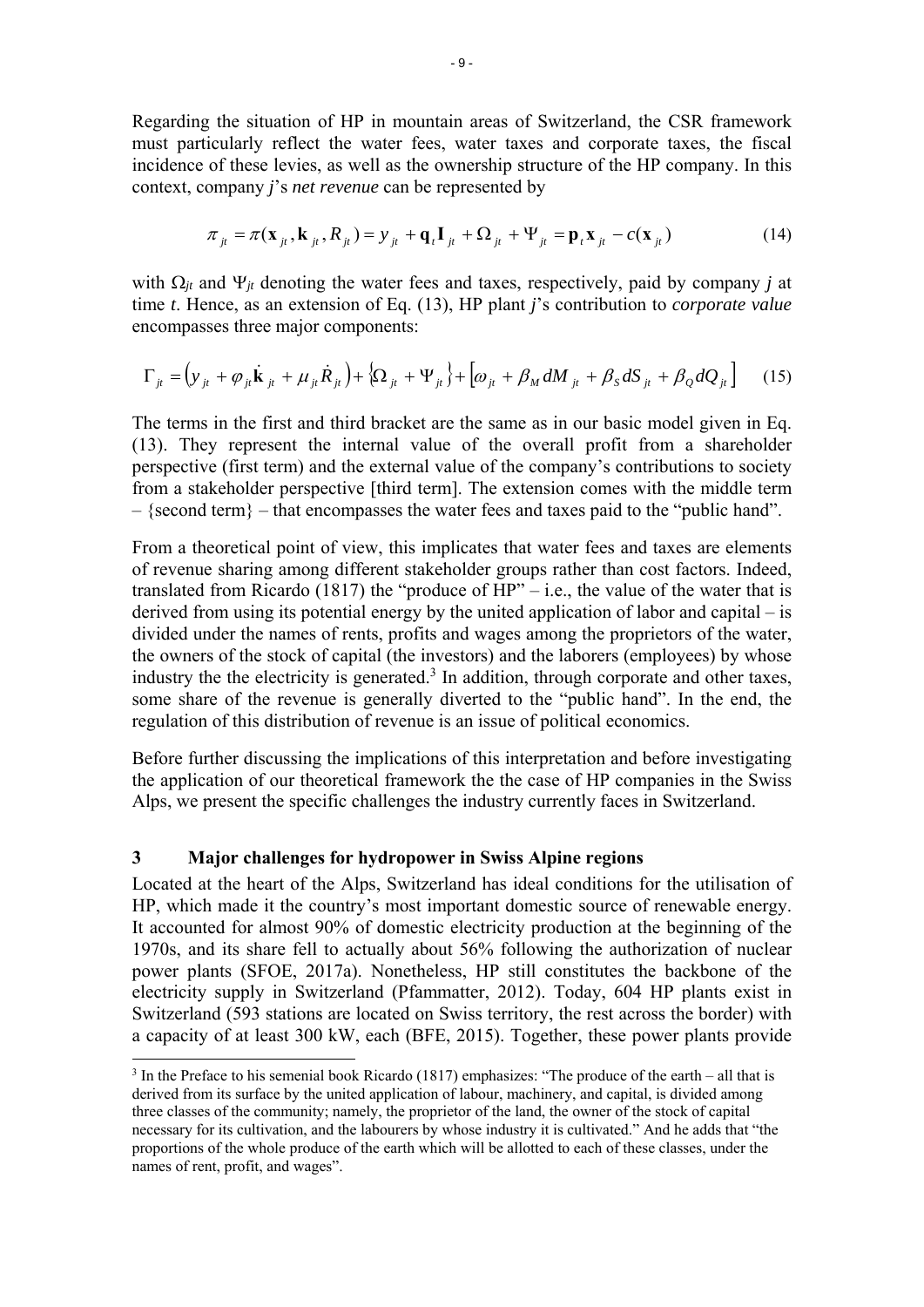an installed capacity with an average production of about 36 TWh/a, of which  $47,6\%$  is produced in run-of-river plants, 48% in storage plants and approximately 4,4% in pumped-storage plants (SFOE, 2017a). The major part of this production originates from the mountain regions in the Swiss Alps, while another important share is generated along the rivers Aare and Rhine, in the Northern part of the country (cf. Tab. A in the Appendix, and the interactive map on SFOE, 2017c).

Currently, Swiss energy policy and electricity companies face a wide range of challenges that have initiated a debate about future prospects of HP and its role within the envisioned energy transition – the Federal Council's "Energy Strategy 2050" – which particularly aims at phasing out nuclear energy and thus replacing about 40% of the domestic electricity supply (BFE, 2017a; Pfammatter, 2012; SFOE, 2017a). In particular, the Federal Council's Energy Strategy 2050 focuses on the consistent exploitation of the existing energy efficiency potentials and on the balanced use of the potentials of hydropower and new renewable energy sources (SFOE, 2017b). The challenge is to realize these targets, to exploit the remaining hydropower production potential of about 3.2 TWh/a (BFE, 2012), and to cope with the volatility of solar and wind energy production in Europe. To this end, investments are required not only in new energy technologies (e.g., solar, wind, geothermal) but also in the construction of new HP plants, in the retrofitting (renovation and expansion) of existing ones and in the adjustment of HP operations to get higher flexibility (Barry et al., 2015). Especially, storage and pumped-storage plants play a key role in the storage of electricity and the stability of the international network, especially with the increasing production from intermittent energy sources, notably solar and wind energy (Betz et al., 2016; Gaudard et al., 2014; IEA, 2011a, 2011b).

However, given the currently low prices on the European electricity market and the relatively small price differentials between low and high price periods, the pofitability and competitiveness of Swiss HP is under pressure. Accordingly, based on investigations with a questionnaire and a stakeholder workshop, Barry et al. (2015) identified the main challenges of Swiss HP in the domains of market development and regulatory aspects. Furthermore, Betz et al. (2016) point out that in order to recover their competitiveness Swiss energy companies need *a*) to reduce their cost of production and realise efficiency potentials, and *b*) to optimise their trading strategies under consideration of current and future market conditions. Moreover, the institutional arrangements – that are defined by federal and cantonal policy – are currently under reconsideration and subject to public debates. This particularly involves discussions about the regulation of water fees and the process of granting and renewing concessions. In Switzerland, the latter are framed by federal legislation, while the water authority and, thus, the ultimate decision about the concessioning of water resource uses is with the cantons. Moreover, the cantons have the power to fix the applied water fee rate up to the maximum that is defined by the federal authories. The principles for determining this maximum rate are defined in the federal Water Rights Law (Wasserrechtsgesetz, WGR). The legal maximum has been increased several times since the inception of the law in 1918, from initially 8.16 CHF/kW installed capacity to currently 110 CHF/kW; this has primarly been motivated by fiscal reasons (Filippini and Geissmann, 2014; Meister, 2014; Sigg and Röthlisberger, 2002).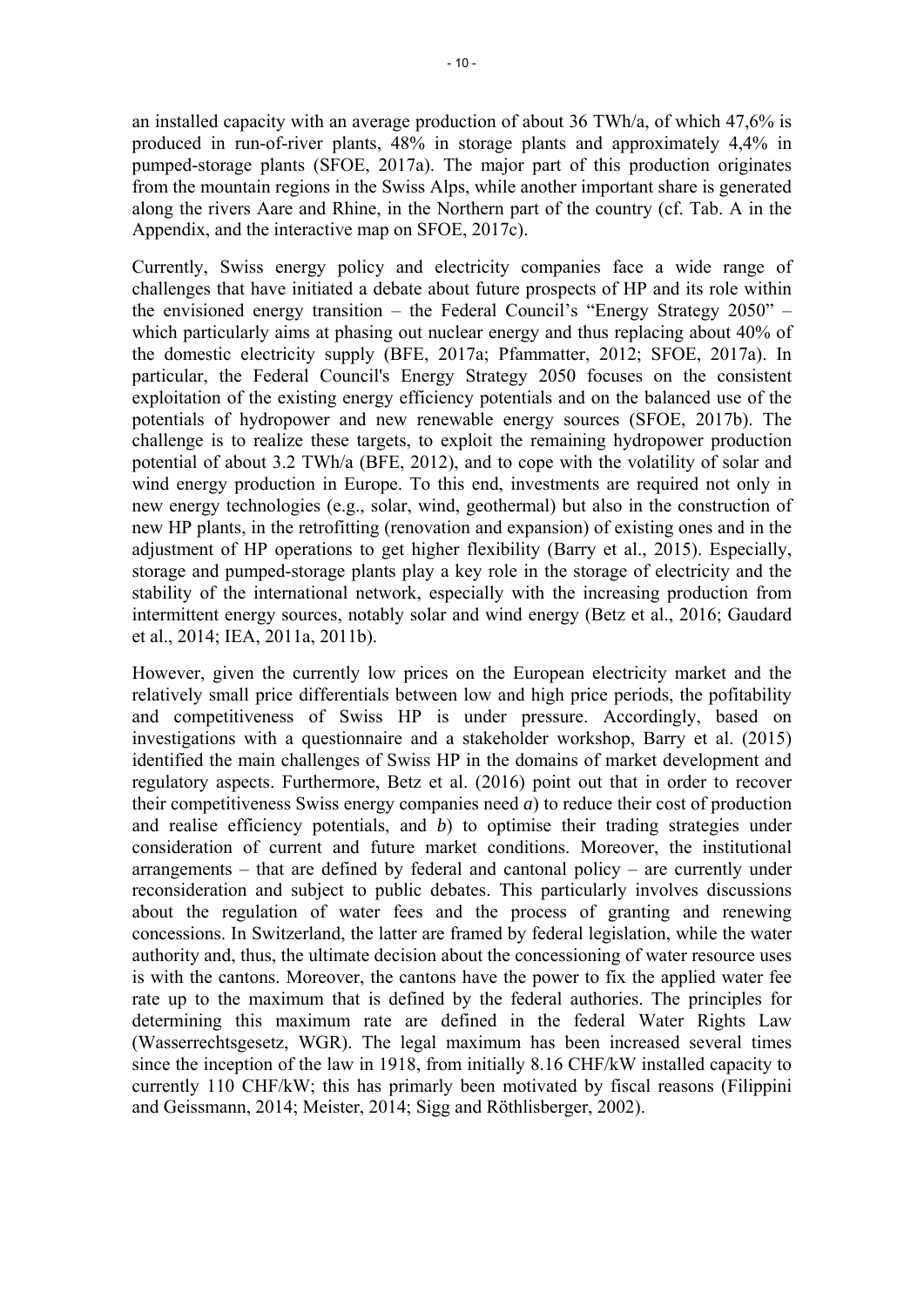|                                         | Canton | <b>Districts</b> | <b>Municipalities</b> | Others <sup>a)</sup> |
|-----------------------------------------|--------|------------------|-----------------------|----------------------|
| Valais (VS), Grisons (GR), St-Gall (SG) |        |                  |                       |                      |
| Schwyz (SZ)                             |        |                  |                       |                      |
| Uri (UR), Obwalden (OW), Glarus (GL)    |        |                  |                       |                      |
| The other 19 cantons                    |        |                  |                       |                      |

*Table 1. The receivers of the water fee revenues in Switzerland* 

a) E.g., water cooperations, private landowner, etc.

Source of information: Sigg and Röthlisberger (2002)

Currently, the annual water fees amount to about 550 Mio CHF in Switzerland (BFE, 2017b; SWV, 2017). About 65% of this amount is paid in the four Alpine cantons Grisons, Ticino, Uri and Valais, where the water fees constitute a major source of fiscal revenue. In numerous municipalities, the water fees constitute between 20 and 40% of the total revenues, in some even more than 40% (Pfammatter and Piot, 2016; SWV, 2017).

Apart of water fees and general taxes, cantons and municipalities further benefit from HP. They also charge one-time concession fees, are shareholders of HP companies, and receive electricity at reduced prices or for free, which can be sold to final consumers or on the market. Finally, the local economies with HP production benefit through additional employment of local people and value-added in the local businesses.

Regarding all these challenges, discussions have been launched in politics, the media and academia (e.g., Banfi and Filippini, 2010; Betz et al., 2016; Filippini and Geissmann, 2014; Gaudard et al., 2016; Glachant et al., 2015; Meister, 2014; Piot and Pfammatter, 2017; SWV, 2012) concerning the exploration of the remaining HP potential that is needed to realise the goals of the federal Energy Strategy 2050, the current lack of profitability that hinders investors from undertaking new projects, and the water fees and governance structure. The solution of these problems is not straightforward, since any modification of the current system of resource rent "taxation" would have substantial consequences on public finance, especially in HP regions, and thus on the equalization payments in the respective cantons and on the federal level. Indeed, water fees and taxes of HP companies are an important source of revenue in many mountain areas. At the same time, given the current situation on the electricity market with low prices and low spreads between peak and off-peak periods, the water fees constitute a substantial burden to HP companies that cannot in general cover their fixed cost. Yet, those companies are mainly owned by non-mountain cantons, who obtain the major share of profits and the remaining resource rents (after taxes and water fees). Thus, the current system of water fees serves the distribution of resource rents among mountain cantons, where most HP comes from, and the owners of the HP companies that are mainly owned by cantons located on the Central Plateau.

Finally, the future of HP is a major challenge for sustainable development (SD), particularly in the Alps, where it constitutes an important local industry and major source of fiscal revenues. But, HP companies and policy also face a series of new challenges, ranging from liberalisation and market conditions over the impacts of climate change to land and water resources management and the environmental impacts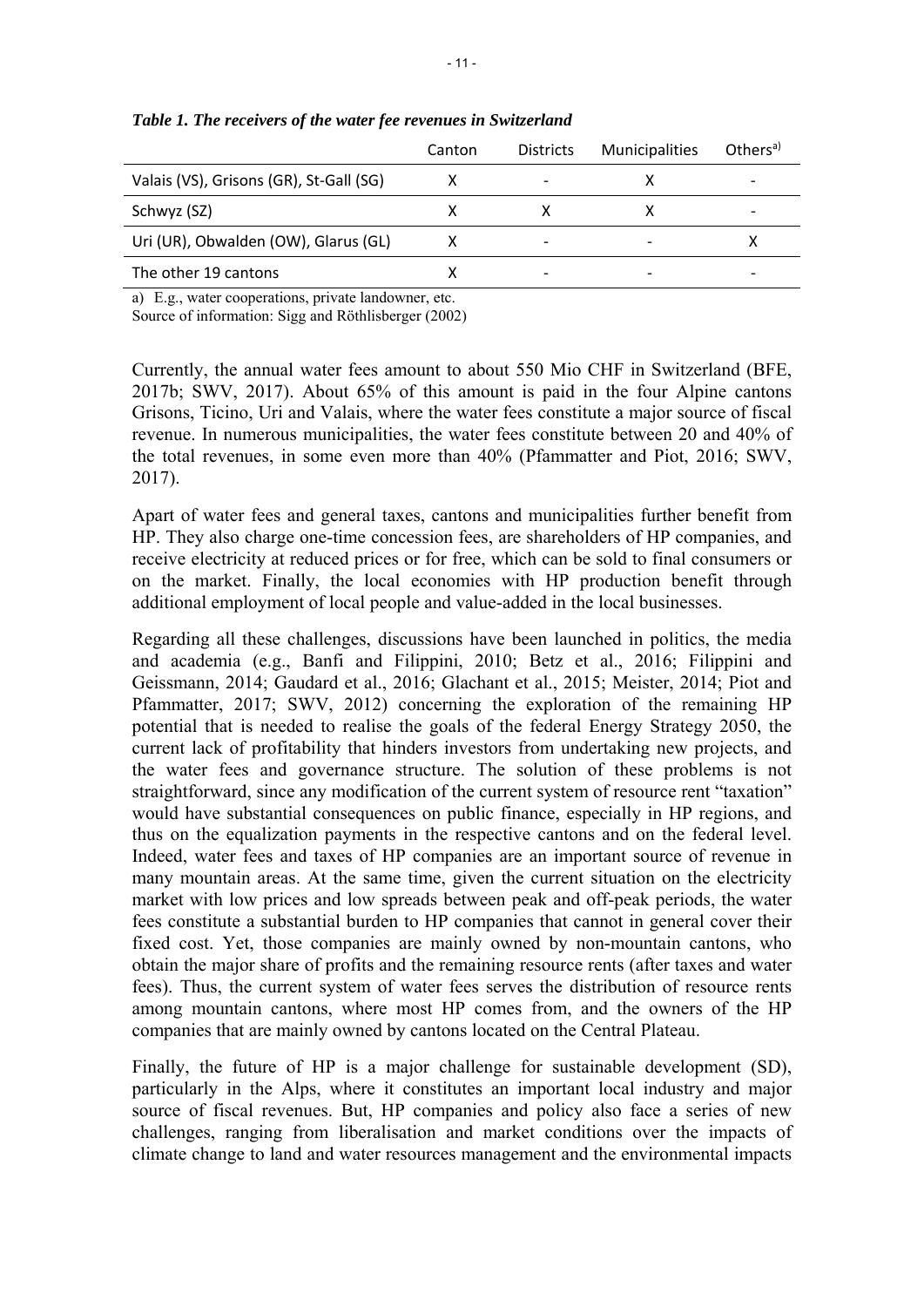of HP plants: "The reorganization of power generation in Switzerland following the decision by the Swiss parliament and Federal Council to close the country's nuclear power stations, and the attendant expansion of renewable energies, will pose major challenges to nature and the landscape" (ARE, 2012). Moreover, the renewal/reversion of water concessions and the design of future water fee systems constitute major challenges that must carefully and simultaneously be addressed on the federal, cantonal and local scales. Ultimately, this implicates new views on governance and privatepublic partnership, along with the integrated evaluation of corporate performances from a financial and societal perspective of SD.

## **4 The CSR of hydropower companies: the case of Swiss mountain areas**

When applying our analytical framework and its interpretation to the context of HP in Swiss Alpine areas – the so-called "water tower of Europe" (Blanc and Schädler, 2014; OECD, 2015) –, we must acknowledge that HP is the most important pillar of the current and future energy system (Bundesrat, 2013) and that it is a particularly important local industry and backbone of the local economies in Alpine regions. It generates income and employment to residents as well as important fiscal revenues to cantons and municipalities (AEV, 2009; AG Wasserkraft, 2011; BFE, 2013; Filippini and Geissmann, 2014; Rieder and Caviezel, 2006; Romerio, 2008). In addition, Alpine HP plants with reservoirs provide an important capacity service to the national and international energy system by storing electricity between periods of peak supply and peak demand (Moser, 2014; VSE, 2012, 2014). At the same time, HP companies and regions face various challenges. Those involve the competing use of land and water resources between HP, tourism and agriculture as well as new tasks and uncertainties related to energy markets, climate change and the phasing out of nuclear energy (Barry et al., 2015; Beniston, 2012; BFE, 2008; Gaudard and Romerio, 2014; Gaudard et al., 2013, 2014; Pfammatter, 2012). In addition, the renewal and reversion of water concessions, respectively, as well as the design of future water fees and taxes may induce a new era of HP utilization (Banfi et al., 2004, 2005; SWV, 2012; Wyer, 2008), bring about new institutional settings, and need new forms of governance. Yet, these issues must be analysed both from a public policy and a corporate enterprise perspective that are the most suitably integrated in a CSR framework.

As Heal (2005) underlines, CSR involves actions *a*) *to reduce externalized costs*, which in our model are coverd by the third term in Eq. (15) and partly internalized through the company's reputation capital, and *b*) *to avoid distributional conflicts*. For HP companies in Switzerland, the latter mainly result from the ownership structure, which has already been identified as an important element in the current discussion about the water fees, and the distribution of resource rents through water fees and taxes. Within the mountain cantons of Grisons and Valais, potential distribution conflicts exist between those municipalities with direct water fee revenues and the other municipalities without HP plants. However, in these two cantons, the distributional problem is, in principle, solved by the part of the water fees directly collected by the canton and by the cantonal equalization payment system. The other conflict potential exists between the mountain cantons, where most of the HP plants are located and that get fiscal revenue trough the water fees, and the Central Plateau cantons, who are the main owners of the HP companies and where most of these companies also pay corporate taxes (cf. Filippini and Geissman, 2014, p. 30). Thus, the water fees and taxes paid by the HP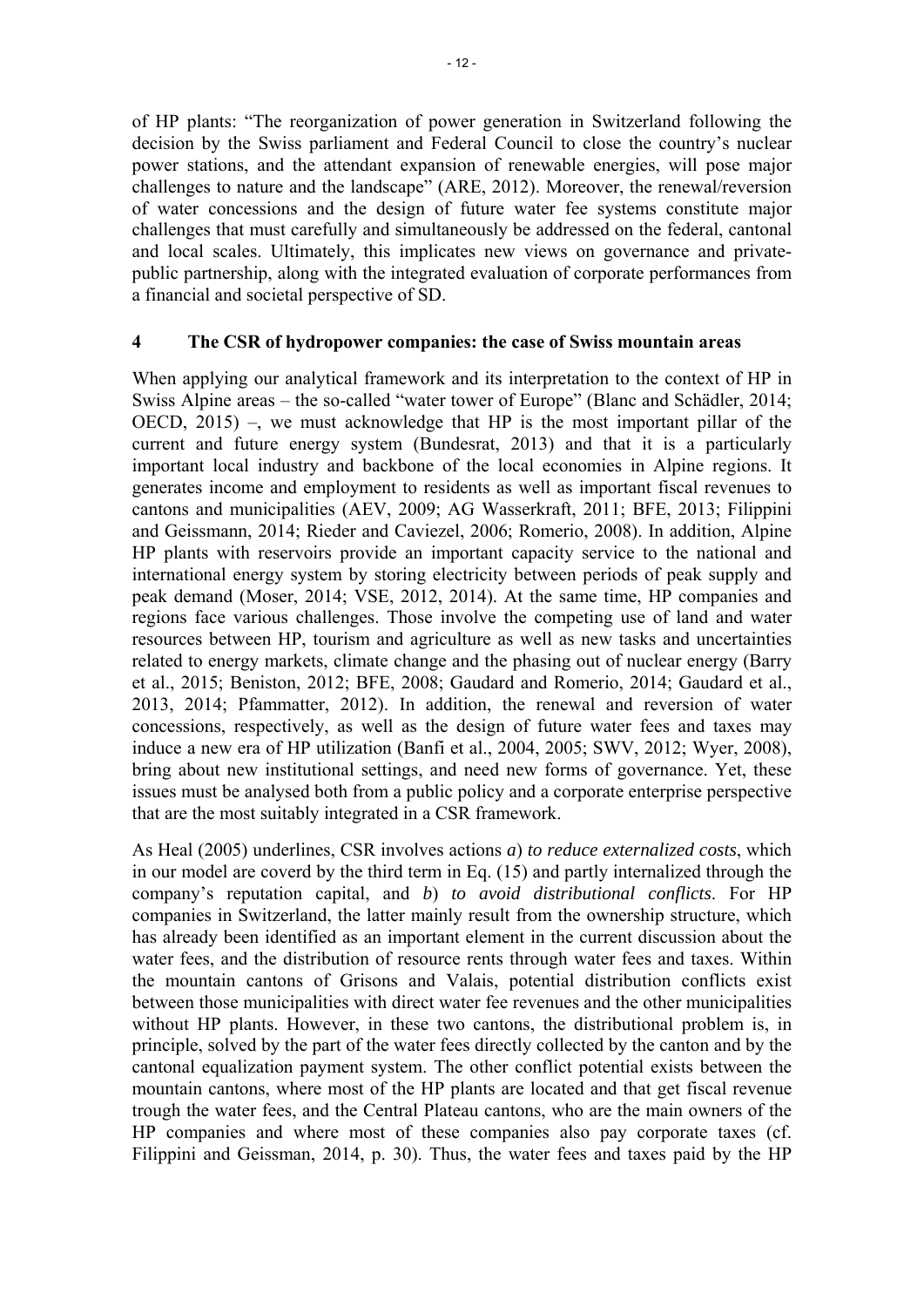companies have a direct fiscal incidence that a socially responsible firm should be aware of and account for.<sup>4</sup> Moreover, one must take into consideration that a HP plant might have different macroeconomic, societal and environmental impacts at the local, national, federal and even international scale.

Accordingly, we further extend our CSR model by explicitly considering the instantaneous recipients of the water fee and tax payments and by separating the distribution of dividens among the different territorial entities and private investors. In the following,  $l = 0$  denotes the private investors,  $l = 1$  the municipal level,  $l = 2$  the micro regions (districts or local cooperatives),  $l = 3$  the canton where the HP plant is located,  $l = 4$  the other cantons, and  $l = 5$  the federal level. Moreover, regading the impacts of a HP plant that are covered in the third term of Eq. (15), we also consider the international shpere  $l = 6$ , at least theoretically. Altogether, we can reformulate Eq. (15) as follows:

$$
\Gamma_{j_t} = \left( \sum_{l=0}^{4} y_{ljt} + \varphi_{jt} \dot{k}_{jt} + \mu_{jt} \dot{R}_{jt} \right) + \left\{ \sum_{l=1}^{3} \Omega_{ljt} + \sum_{l=1}^{5} \Psi_{ljt} \right\} + \sum_{l=1}^{6} \left[ \omega_{ljt} + \beta_M dM_{ljt} + \beta_S dS_{ljt} + \beta_Q dQ_{ljt} \right]
$$
\n(16)

This accounts, in monetary terms, for the contribution to total social net benefit resulting from HP plant *j*'s operation in period *t*. It encompasses:

- 1. The plant's contribution to the corporate value, consisting of the *dividends* payed to private and public shareholders (i.e., private investors, municiplaities, districts, local cooperatives, and cantons – cf. Tab. 1), the *revenue kept back* in the company for current and future investments (valued with the shadow prices of capital  $\varphi$ <sub>i</sub>, and the valued change of the firm's *reputation* (with the shadow price of reputation  $\mu_{jt}$ ).
- 2. The public revenue resulting from *water fees* and *taxes* paid to the different public entities, ranging from the municipal to the cantonal and federal levels.
- 3. The total the *salaries* payed to local, national and international employees, as well as the plant's *contributions to macroeconomic stability, social capital and environmental quality*, valued with the socially-determined accounting prices.

Thus, the direct financial incidence through the distribution of the dividends, water fees and taxes among private investors  $(l = 0)$  and the different state entities  $(l = 1, \ldots, 5)$  is explicitly covered in the first line of this formulation. The indirect fiscal incidences resulting through public spending in the different regions<sup>5</sup> as well as the spatial impacts of the HP plant are theoretically captured with the third term that represents the social benefits generated by the HP plant at the different spatial scales  $l = 1, \ldots, 6$ .

-

<sup>4</sup> See also Tab. A in the Appendix.

 $<sup>5</sup>$  Notice that this theoretically also includes the cantons on the Central Plateau, who are the main share-</sup> holders of most HP companies in Switzerland (Filippini and Geissman, 2014). However, the share of public revenue generated from HP activites is much smaller than it is in the mountain cantons.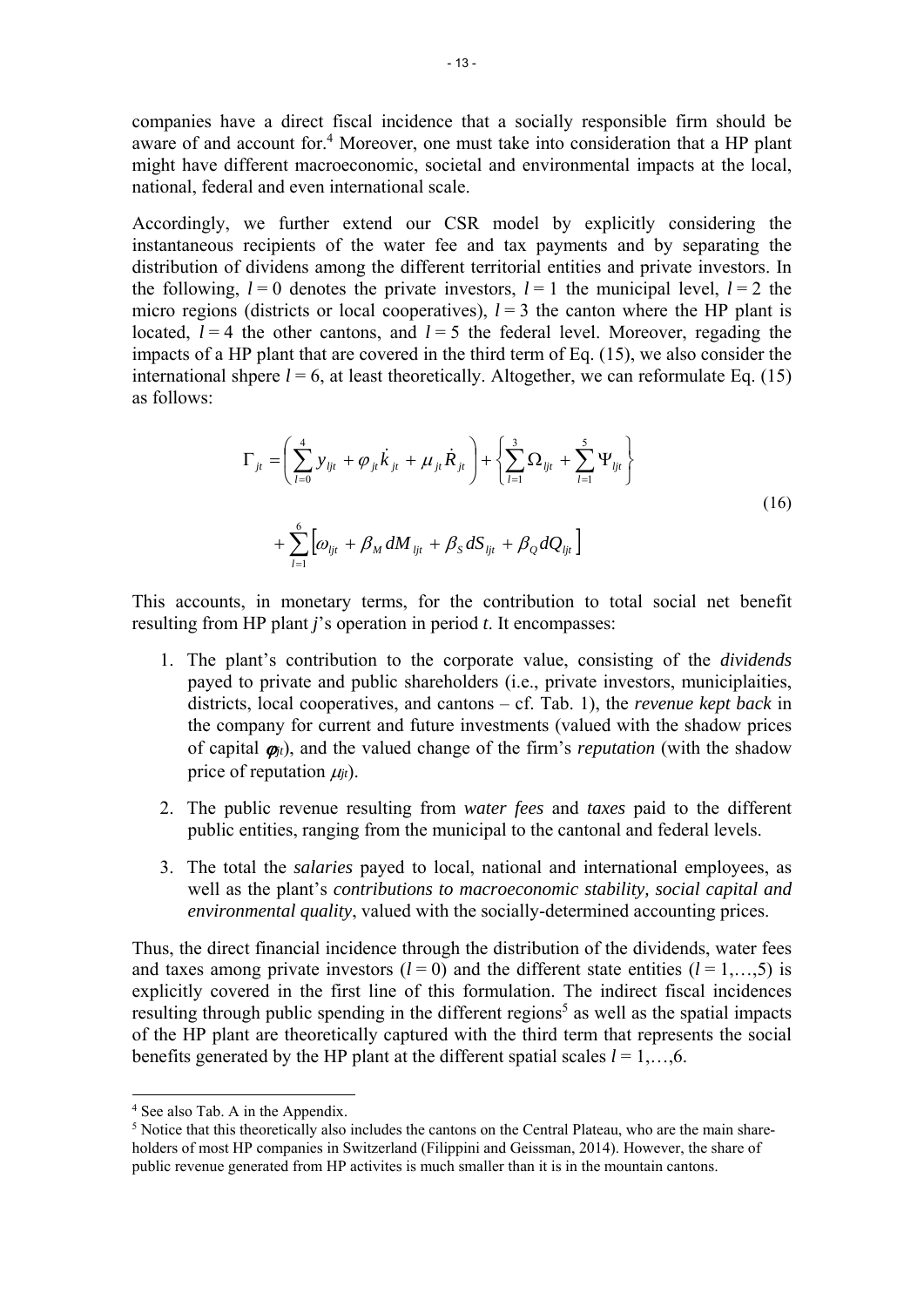To determine these societal contributions of HP is an issue of regional impact analysis and of sustainability assessment, which is beyond the scope of this article. Rather, our focus is on CSR and the contribution of HP companies to SD. Besides the external benefits (the third term in Eq. 16), the latter encompasses the sharing (the distribution) of the revenues (profits and resource rents) from HP operations among the different "shareholders", including both the investors and the legal owners of the water rights, i.e. the cantons and municipalities. Apparently, this is an issue of governance, which generally refers to the structures and processes "designed to ensure accountability, transparency, responsiveness, rule of law, stability, equity and inclusiveness, empowerment, and broad-based participation", and thus "represents the norms, values and rules of the game through which public affairs are managed in a manner that is transparent, participatory, inclusive and responsive" (UNESCO, 2017). Regarding Swiss HP, this is mainly set by the constitutional and legal framework of the confederation and the cantons as well as by the rules of the European electricity market. Particularly important are the federal Water Rights Law (Wasserrechtsgesetz, WGR), the cantonal legislations and the terms of the individual water concessions that together frame the current water fee system and the distribution of water fees among the different receipients (cf. Tab. 1). Yet, the ownership structure of the mainly publicowned Swiss utilities is an issue of public and corporate governance.

Corporate goverance (CG) involves the classic problems between owners and managers (cf. Shleifer and Vishny, 1997; Tirole, 2001), as well as problems between owners themselves and between stakeholders (Beltratti, 2005): "There is a CG problem whenever one or more groups of stakeholders coordinate their actions in order to increase their benefits at the expense of the benefits of the other stakeholders." Apparently, this relates to the current situation and discussion about water fees and concessions in Switzerland (Betz et al., 2016; BFE, 2017b; NZZ, 2016; Piot and Pfammatter, 2017), on the one hand, and our representation of corporate value in Eq. (16). In other words, CG and CSR are complementary. As emphasized by Beltratti (2005): "They can reinforce each other in the modern vision of the firm as an institution which does not disregard various relevant constituencies in its search for increases in value."

Formally, this is captured by the CSR framework in Eq. (16), which encompasses private (corporate) and the external (societal) values that must be taken into account when evaluating HP investments and the CSR performance of HP companies. More precisely, one should consider the total value  $TV_{j0}$  of HP plant *j* at present time  $t=0$ , which corresponds to the net present value of its operations over the planning period *T* (e.g., life-time of the investment, or duration of the concession) plus its terminal value at that point in time, with  $r > 0$  denoting the relevant discount factor:

$$
TV_{j0} = \int_{0}^{T} e^{-rt} \Gamma_{ji} dt + e^{-rT} TV_{jT}
$$
  
=  $\int_{0}^{T} e^{-rt} \left( \sum_{l=0}^{4} y_{ljt} + \varphi_{ji} \dot{\mathbf{k}}_{jl} \right) dt + \int_{0}^{T} e^{-rt} \left\{ \sum_{l=1}^{3} \Omega_{ljt} + \sum_{l=1}^{5} \Psi_{ljt} \right\} dt + \int_{0}^{T} e^{-rt} \mu_{ji} \dot{R}_{jl} dt$  (17)  
+  $\int_{0}^{T} e^{-rt} \sum_{l=1}^{6} \left[ \omega_{ljt} + \beta_{M} dM_{ljt} + \beta_{S} dS_{ljt} + \beta_{Q} dQ_{ljt} \right] dt + e^{-rT} TV_{jT}$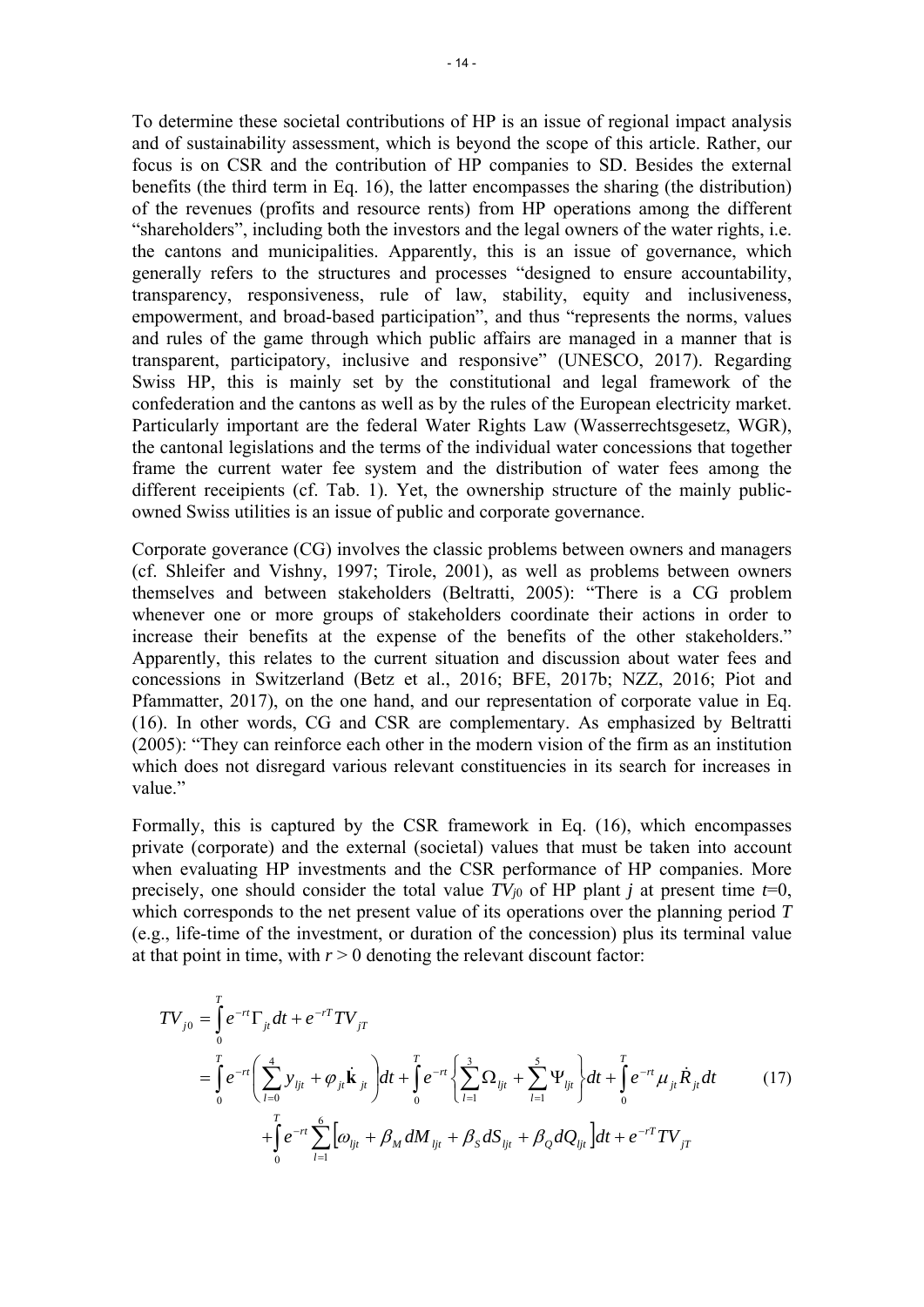This can be decomposed into the private value

$$
PV_{j0} = \int_{0}^{T} e^{-rt} \left( \sum_{l=0}^{4} y_{ljt} + \varphi_{jt} \dot{\mathbf{k}}_{jt} \right) dt + \int_{0}^{T} e^{-rt} \mu_{jt} \dot{R}_{jt} dt + e^{-rT} PV_{jT}
$$
(18)

and the external value of these HP operations:

$$
EV_{j0} = \int_{0}^{T} e^{-rt} \left\{ \sum_{l=1}^{3} \Omega_{ljt} + \sum_{l=1}^{5} \Psi_{ljt} \right\} dt
$$
  
+ 
$$
\int_{0}^{T} e^{-rt} \sum_{l=1}^{6} \left[ \omega_{ljt} + \beta_{M} dM_{ljt} + \beta_{S} dS_{ljt} + \beta_{Q} dQ_{ljt} \right] dt + e^{-rT} EV_{jT}
$$
 (19)

Altogether, this implicates that a socially responsible firm would not only maximize its private value  $PV_{j0}$ , i.e. the return of financial investments, but also take into consideration the external value *EVj*0 of its operation. Along with its socio-economic and environmental performance, the latter also includes the tax and rent payments to the different territorial entities.

Accordingly, investment decisions should be taken from a wider perspective of CSR and SD, which calls for maximizing the *total value of HP* that can be reformulated as follows:

$$
TV_{j0} = \int_{0}^{T} e^{-rt} \pi_{ji} dt + \int_{0}^{T} e^{-rt} \mu_{ji} \dot{R}_{ji} dt
$$
  
+ 
$$
\int_{0}^{T} e^{-rt} \sum_{l=1}^{6} [\omega_{lji} + \beta_M dM_{lji} + \beta_S dS_{lji} + \beta_Q dQ_{lji}] dt + e^{-rT} TV_{jT}
$$
(20)

This includes the net present value of the firm's instantaneous net revenues  $\pi_{it}$  that, according to Eq. (14), also encompasses the water fee and tax payments that are an important source of revenue in some Alpine regions. Hence, investment decisions should primarily be taken from an allocation (efficiency) perspective, rather than involve distributional concerns in the first instance.

Given the currently low elelctricity prices and profitability of HP operations, this implicates that – from a CSR perspective – investments in retrofitting and new plants should be undertaken from a societal point of view even if the private value of the plant *PVj*0 is negative, as long as the external value *EVj*0 exceeds the private value; i.e. if *EVj*<sup>0</sup>  $> PV_{i0}$  and thus  $TV_{i0} > 0$ .

However, the problem remains about attracting investors to engage in projects with long life time and large uncertainties that are typical for HP plants. It involves first the fundamental question of CG that is to assure financiers get a return on their financial investment (Shleifer and Vishny, 1997). Second, governance is not only to set norms, strategic vision and direction and formulate high-level goals and policies. It is also "to ensure that the organization is working in the best interests of the public, and more specifically the stakeholders who are served by the organization's mission" (UNESCO,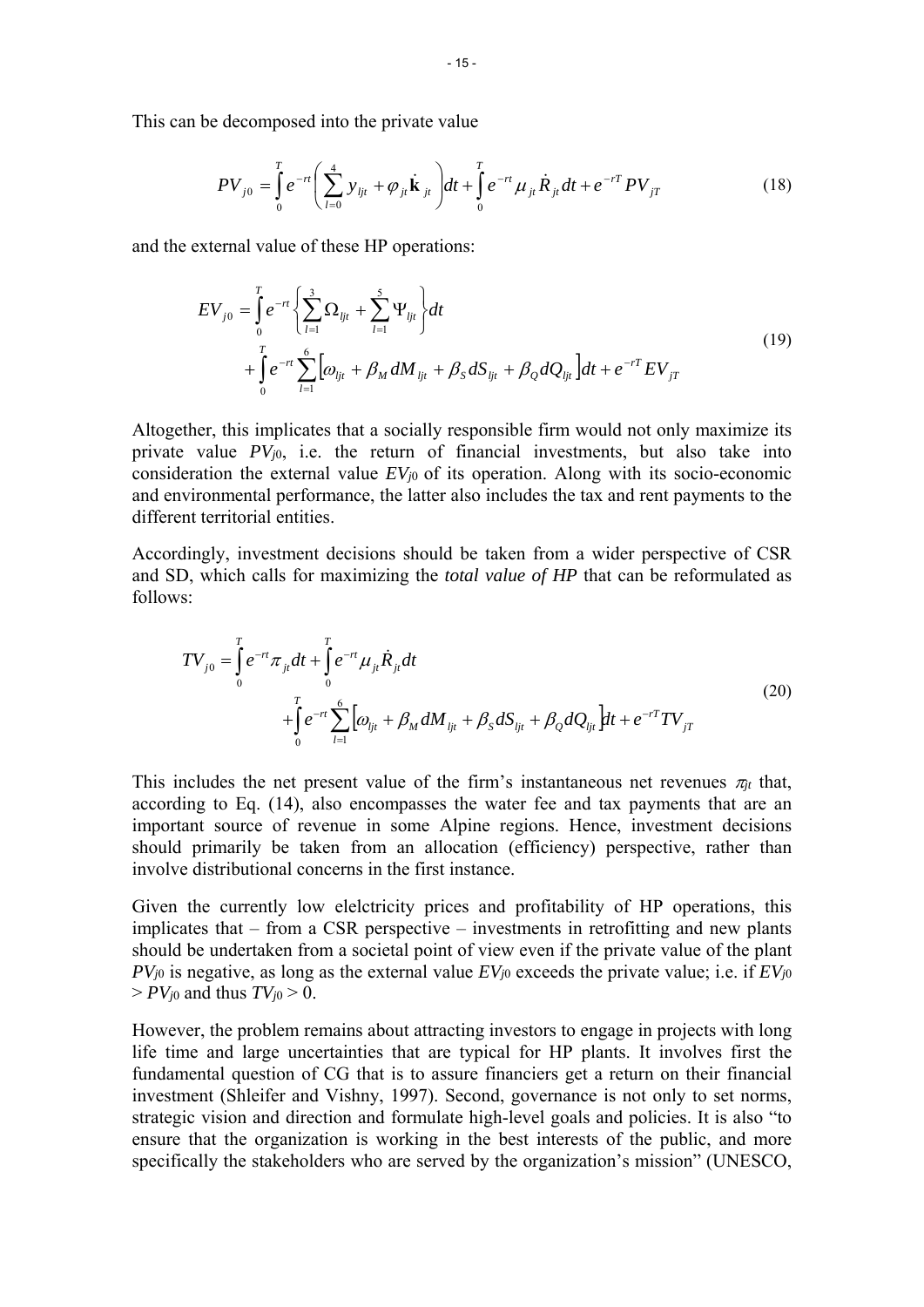2017). As revealed with our formal model, these two perspectives are complementary in their shaping of the objective function and the constraints faced by corporations (Beltratti, 2005). Hence, HP investments must not solely be guided by financial considerations. Rather, from a societal perspective of SD, the external benefits to society that are captured by  $EV_{i0}$  must also be taken into account. The so called "public" hand" (the confederation and the cantons) as well as philanthropic investors who also care about those societal values might have to play a role as additional investors in HP. This is particularly important for Swiss HP companies with shared private and public ownership, and where external stakeholders (i.e., the confederation, the cantons, and the municipalities) are also sensitive shareholders who grant the company the right to operate.

## **5 Conclusion**

Hydropower (HP) is a key to sustainable development (SD) in many regions, especially in the Alps. Accordingly, the performance of HP companies must be evaluated from a SD perspective and with regard to its contribution to society. Corporate social responsibility (CSR) is the principle for this purpose. It implies a translation of the normative framework of SD to the corporate level; that is, the impacts of a HP company or a single plant on the economy, society and environment. Building on a Paretean view of the firm (Hediger, 2010) and a welfare-economic perspective of SD (Hediger, 2000; Serageldin, 1996), we present an analytical framework to link the concepts of SD and CSR. We adjust it to the specific requirements of evaluating the CSR performance of HP companies. In other words, we extend a welfare-economic approach of CSR to the case of HP companies and apply to an investigation on current policy issues with a special focus on HP in Swiss Alpine regions.

Given the most fundamental understanding of CSR as a program where firms act such as to maximize profits (or, from a long-run perspective, corporate value) and at the same time to improve the welfare of other stakeholders (Beltratti, 2005; Hediger, 2010), CSR is usefully formalized as a constrained optimization problem of Pareto improvement and capital accumulation, including reputation capital. This allows us to assess the opportunity cost of a firm's voluntary or enforced commitment to improve the well-being of other people; i.e., social welfare at large. From a theoretical point of view, social welfare involves externalities and distributional concerns. The former can be seen as related to the firm's reputation capital, whereas the latter involves the distribution of income and property rights, and thus issues about the licence to operate and sharing resource rents. Regarding HP, this particularly concerns the current discussion about HP concessions and water fees that must also be addressed when it comes to the implementation of CSR strategies by HP companies and their CSR reporting. The latter requires a comprehensive assessment of the firm's activity and its impacts upon the social, economic and environmental systems. Moreover, it must be based on corporate and societal accounting prices to weigh those changes form a societal perspective against the financial concerns of the shareholders and other receipients of revenues from the HP company.

In addition, accounting for the prevailing institutional settings and the market environment, the CSR of HP entities must be evaluated and implemented in the concrete context of the economic, institutional and geographical sphere of operation. In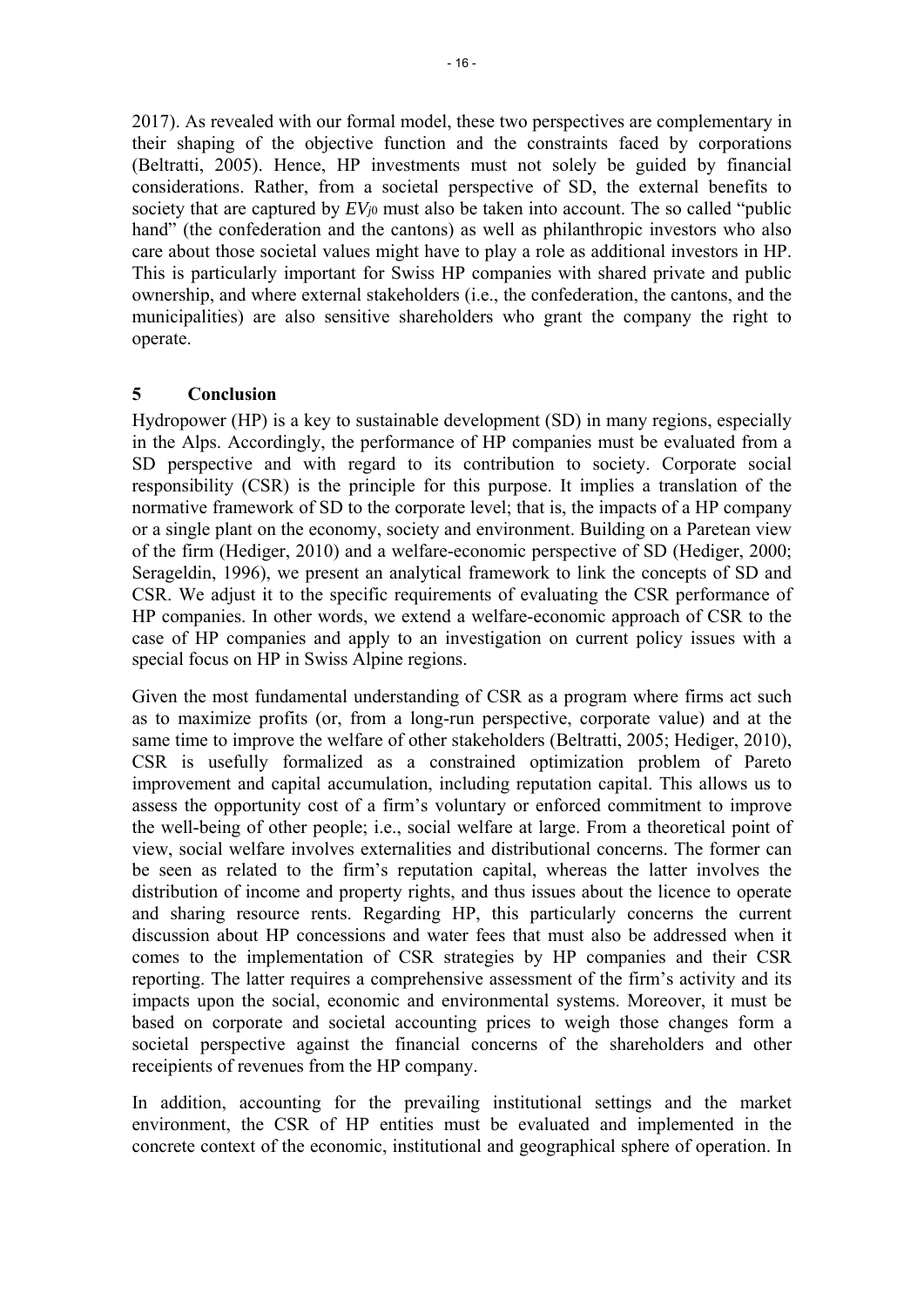Switzerland, this context particularly involves the system of water fees and taxes that is specific to each canton, and that entails substantial financial revenue to some municipalities in Alpine regions. Moreover, the ownership structure of companies running HP plants must be taken into consideration when evaluating their CSR performance. This is formally integrated in our CSR model that accounts, in monetary terms, for the social benefits of public revenue resulting from water fees and taxes paid by the HP company as well as the spatial impacts of the plant. In our analytical model, these impacts are captured by the social benefits generated by the HP plant on the different territorial levels; i.e., the direct and indirect financial incidence through the distribution of the dividends, water fees and taxes among the different state entities. This aspect is particularly important for HP companies with shared private and public ownership, and where external stakeholders are also sensitive shareholders who grant the company the right to operate.

The latter is an issue of political economics, since it involves tradeoffs between the profitability of HP plants and the distribution of water resource rents. Hence, the discussion about water fees and the granting of HP concessions must involve a discussion about the governance and ownership structure of HP companies, as well as the fiscal incidence of these decisions – especially in mountain areas that substantially depend on water fees as an important source of revenue in their public budget. By addressing those issues, we enter the spheres of corporate and public governance, which widens our perspective to also include institutional and management aspects of corporate responsibility at large. It implicates a shift away from the pure shareholder perspective of maximizing profits and corporate value to a broader understanding of operation that encompasses various conflicting goals and multi-stakeholder concerns.

CSR does not make obsolete regulation and legislation about social rights and environmental standards. Rather, it calls for shared responsibility between the government and corporate enterprises. Moreover, our analysis reveals that private (corporate) and the external (societal) values must be taken into account when evaluating HP investments and the CSR performance of HP companies. Accordingly, the *total value of HP* encompasses (*a*) the internal value of the overall profit prospects from a shareholder perspective and (*b*) the external value of its direct and indirect contribution to society from a community and SD perspective. The latter implies externally determined accounting prices that must, in principle, express individual preferences, community values and risk premiums for the anticipation of potentially irreversible changes (critical limits) at the boundaries of the opportunity space for SD.

Building on this background, investment decisions should primarily be taken from an allocation (efficiency) perspective, rather than involve distributional concerns in the first instance. This implicates that investments into retrofitting and new HP plants should be undertaken from a societal point as long as the total value of HP is positive, even if elelctricity prices and the profitability of HP operations are low, as this currently is the case. As a consequence, discussions about water fees as well as the granting of HP concessions must involve a discussion about the governance and ownership structure of HP companies, as well as investments by public entities and philanthropic investors who also care about the societal values of HP. This is justified by the fact that CSR calls for shared responsibility between the government (or the regulator) and private businesses running HP plants.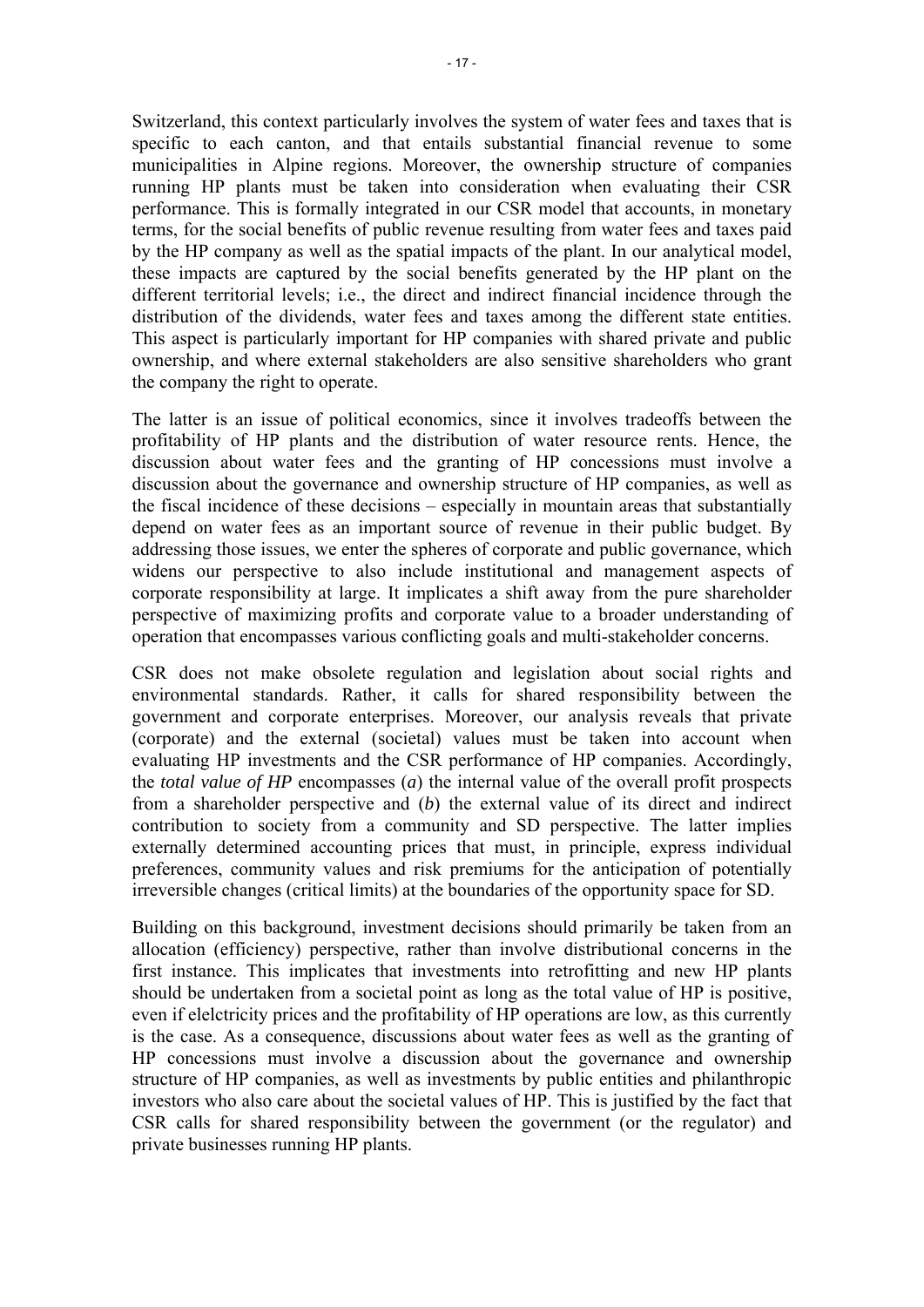All in all, we provide a formal approach that is based on welfare economic and capital theoretic considerations as well as the political-economic issues of water rights and resource rents. It integrates efficiency and equity concerns that are important when it comes to decisions about investments in HP plants from both a corporate and societal (governmental) point of view. Finally, it provides an analytical approach towards the assessment of HP's contribution to SD.

#### **References**

- AEV (2009). Volkswirtschaftliche Bedeutung der Wasserkraftwerke in Graubünden. Amt für Energie und Verkehr Graubünden, Chur, Switzerland.
- AG Wasserkraft (2011). Strategie Wasserkraft Kanton Wallis. Arbeitsgruppe Wasserkraft / Groupe de travail Forces hydroliques, Departement für Volkswirtschaft, Energie und Raumentwicklung des Kantons Wallis, Sion, Switzerland.
- ARE (2012). Sustainable Development in Switzerland: A Guide. 2<sup>nd</sup> edition, Federal Office for Spatial Development (ARE), Bern. Switzerland.
- Arrow, K. (1973). Social Responsibility and Economic Efficiency, Public Policy, XXI (3), Summer: 303-317.
- Banfi, S., and Filippini, M. (2010). Ressource rent taxation and benchmarking  $-$  A new perspective for the Swiss hydropower sector. Energy Policy, 38: 2302-2308.
- Banfi S., Filippini M., Luchsinger C., Mueller A. (2004). Bedeutung der Wasserzinse in der Schweiz und Möglichkeiten einer Flexibilisierung. Vdf Hochschulverlag, Zürich.
- Banfi S., Filippini M., Mueller A. (2005). An estimation of the Swiss hydropower rent. Energy Policy, 33: 927-937.
- Barbier, E.B. (1987). The Concept of Sustainable Economic Development. Environmental Conservation 14(2), 101-110.
- Baron, D.P. (2007). Corporate social responsibility and social entrepreneurship. Journal of Economics and Management Strategy 16 (3), 683–717.
- Barry, M.; Baur, P.; Gaudard, L.; Giuliani, G.; Hediger, W.; Schillinger, M.; Schumann, R. Voegeli, G.; Weigt, H. (2015): «The Future of Swiss Hydropower: A Review on Drivers and Uncertainties», 1. Forschungsbericht zum Nationalfondsprojekt «HP Future», HES-SO Wallis/Valais, HTW Chur, Université de Genève, Universität Basel; September 2015; FoNEW Discussion Paper 2015/01, Forschungsstelle Nachhaltige Energie- und Wasserversorgung, Universität Basel.
- Beltratti, A. (2005). The complementarity between corporate governance and corporate social responsibility. Geneva Papers on Risk and Insurance: Issues and Practice, 30: 373-386.
- Beniston, M. (2012). Impacts of climatic change on water and associated activities in the Swiss Alps. Journal of Hydrology, 412-413: 291-296.
- Betz, R., Cludius, J., Filippini, M., Frauendorfer, K., Geissmann, T., Hettich, P., Weigt, H. (2016). Wasserkraft: Wiederherstellung der Wettbewerbsfähigkeit. SCCER CREST, White Paper 1.
- BFE (2008). Strategie Wasserkraftnutzung Schweiz. Bundesamt für Energie, Bern, Switzerland.
- BFE (2012). Wasserkraftpotenzial der Schweiz. Abschätzung des Ausbaupotenzials der Wasserkraftnutzung im Rahmen der Energiestrategie 2050. Bundesamt für Energie, Bern.
- BFE (2013). Volkswirtschaftliche Bedeutung erneuerbarer Energien in der Schweiz. Bundesamt für Energie, Bern, Switzerland.
- BFE (2015). Statistik der Wasserkraftanlagen der Schweiz. Stand 1.1.2015. Bundesamt für Energie, Bern.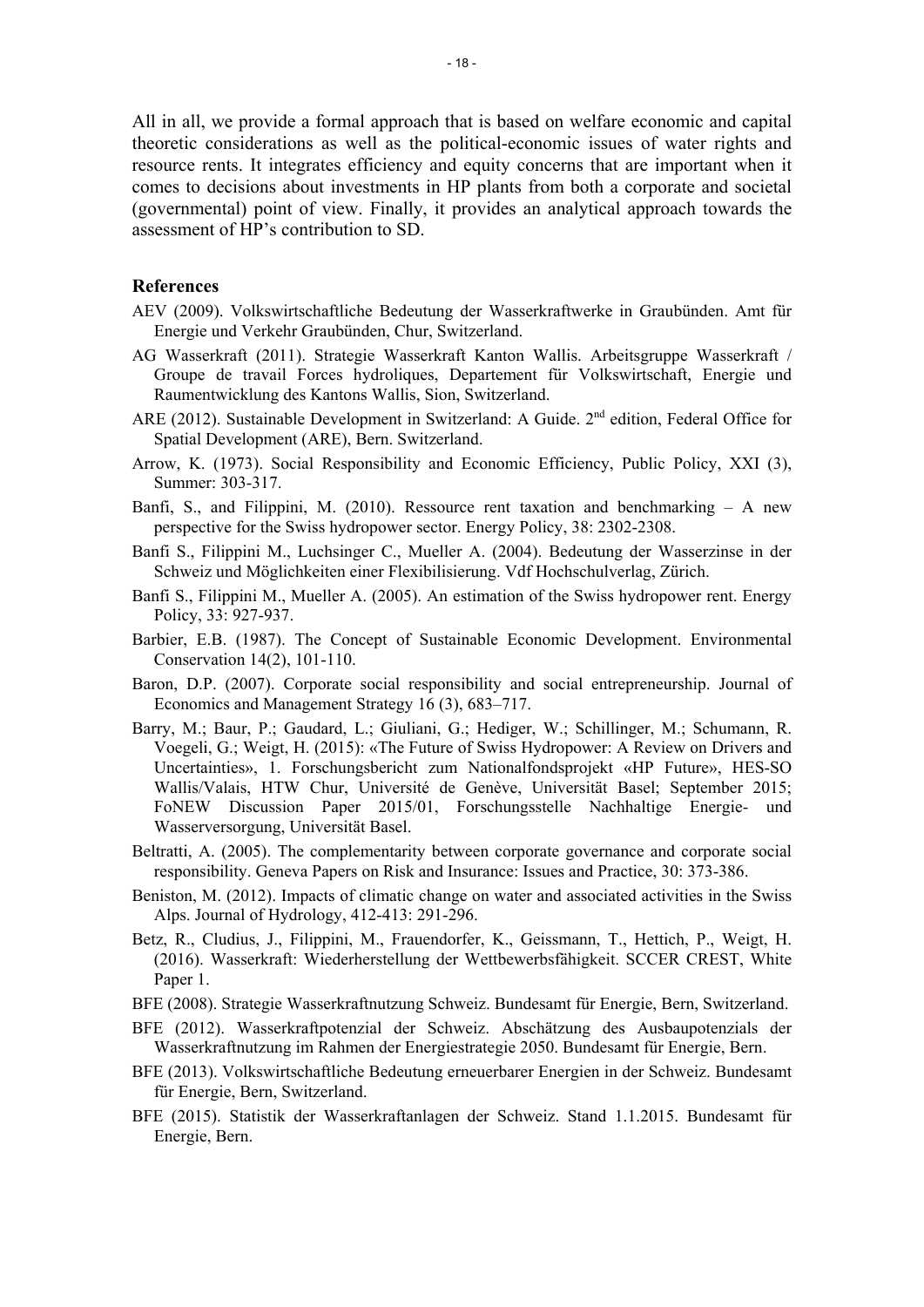- BFE (2017a). Statistik der Wasserkraftanlagen der Schweiz. Stand 1.1.2017. Bundesamt für Energie, Bern.
- BFE (2017b). Bundesrat schlägt neues Wasserzinsmaximum vor. Medienmitteilungen, Bundesamt für Energie, Bern, 22.06.2017.
- Blanc, P., and B. Schädler (2014). Water in Switzerland an Overview. Swiss Hydrological Commission CHy of the Swiss Academy of Sciences (SCNAT), Bern.
- Bundesrat (2013). Botschaft zum ersten Massnahmenpaket der Energiestrategie 2050 (Revision des Energierechts) und zur Volksinitiative «Für den geordneten Ausstieg aus der Atomenergie (Atomausstiegsinitiative)», vom 4. September 2013 (https://www.admin.ch/opc/de/federal-gazette/2013/7561.pdf).
- EC (2001). Promoting a European framework for corporate social responsibility: Green Paper. European Commission, Office for Official Publications of the European Communities, Luxembourg.
- Filippini, M., and T. Geissmann (2014). Kostenstruktur und Kosteneffizienz der Schweizer Wasserkraft. Schlussbericht. Center for Energy Policy and Economics CEPE, ETH Zürich, Zürich; Bundesamt für Energie BFE, Bern.
- Garnaut, R. (2010). Principles and Practice of Resource Rent Taxation. Australian Economic Review, 43(4): 347–356.
- Gaudard, L., and F. Romerio (2014). The future of hydropower in Europe: Interconnecting climate, markets and policies, Environmental Science and Policy, 37: 172–181.
- Gaudard, L., M. Gilli, and F. Romerio (2013). Climate change impacts on hydropower management, Water Resources Management, 27: 5143-5156.
- Gaudard, L., F. Romerio, F. Dalla Valle, R. Gorret, S. Maran, G. Ravazzani, M. Stoffel, and M. Volonterio (2014). Climate change impacts on hydropower in the Swiss and Italian Alps, Science of the Total Environment, 493: 1211-1221.
- Gaudard, L., W. Hediger, F. Romerio, and G. Voegeli (2016). Framework for decision-making process in granting rights to use hydropower in the European context. University of Geneva, Imperial College London, HTW Chur. Working paper prepared for presentation at the  $39<sup>th</sup>$ IAEE International Conference, Bergen, Norway, 2016.
- Gibson, R.B. (2006). Sustainability assessment: basic components of a practical approach. Impact Assessment and Project Appraisal, 24(3): 170–182.
- Glachant, J.-M., Saguan, M., Rious, V., Douguet, S. (2015). Regimes for granting rights to use hydropower in Europe. Research Report, European University Institute, Florence; doi: 10.2870/121640.
- Government of Canada (2006). Corporate Social Responsibility: An Implementation Guide for Canadian Business. Industry Canada, Ottawa.
- Hartwick J.M., and N.D. Olewiler (1998). The Economics of Natural Resource Use. Second edition, Addison-Wesley.
- Heal, G. (2005). Corporate social responsibility: an economic and financial framework. Geneva Papers on Risk and Insurance: Issues and Practice, 30: 387-409.
- Hediger, W. (1999). Reconciling "weak" and "strong" sustainability. International Journal of Social Economics 26: 1120–1143.
- Hediger, W. (2000). Sustainable development and social welfare. Ecological Economics, 32: 481-492.
- Hediger, W. (2010). Welfare and capital-theoretic foundations of corporate social responsibility and corporate sustainability. Journal of Socio-Economics, 39: 518-526.
- Hediger, W., and K. Knickel (2009). Multifunctionality and Sustainability of Agriculture and Rural Areas: A Welfare Economics Perspective. Journal of Environmental Policy and Planning 11(4), 291–313.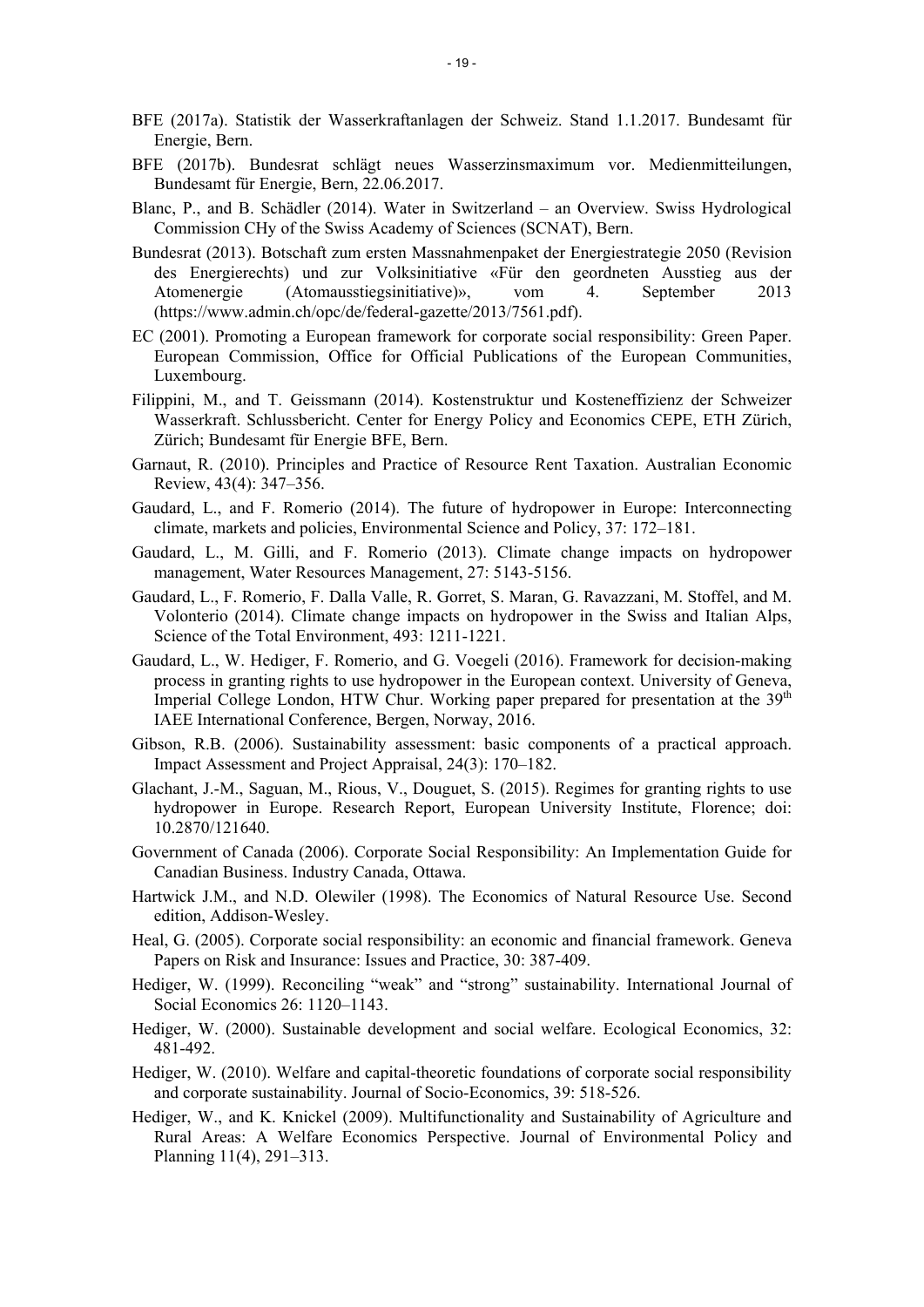- Hediger, W., and G. Voegeli (2016). Sustainability Assessment of Swiss Hydropower. A Note on the State of the Art and Prospects for an Integrated Approach. Background Paper prepared for Arbeitsgruppe Energieforschung Alpen, Mountain Workshop, Bern, 9.- 10.06.2016. Zentrum für wirtschaftspolitische Forschung ZWF, Hochschule für Technik und Wirtschaft HTW Chur, Chur, Switzerland.
- IEA (2011a), Harnessing Variable Renewables: A guide to balancing challenge, International Energy Agency, Paris.
- IEA (2011b), Technology Roadmap: Smart Grids, International Energy Agency, Paris.
- IHA (2010). Hydropower Sustainability Assessment Protocol. International Hydropower Association (IHA), London, UK.
- Lange, O. (1942). The Foundations of Welfare Economics. Econometrica, 10(3/4), 215-228.
- Lund, D. (2009). Rent Taxation for Nonrenewable Resources. Annual Review of Resource Economics, 1: 287-308.
- McWilliams, A., and Siegel, D. (2001). Corporate social responsibility: a theory of the firm perspective. Academy of Management Review, 26: 117-127.
- Meister (2014). Wasserzinsen als Fremdkörper im Strommarkt. Avenir Suisse Blog, 2. Oktober 2014.
- Minor, D., and J. Morgan (2011). CSR as Reputation Insurance: Primum Non Nocere, California Management Review, 53: 40-59.
- Moser, A. (2014). Bewertung des Beitrags von Speichern und Pumpspeichern in der Schweiz, Österreich und Deutschland zur elektrischen Energieversorgung. Wissenschaftliche Studie im Auftrag des österreichischen Bundesministeriums für Wirtschaft, Familie und Jugend. Institut für Elektrische Anlagen und Energiewirtschaft der Rheinisch-Westfälischen Technischen Hochschule Aachen, Aachen.
- NZZ (2016). Kantone und Stromwirtschaft: Verhandlungen über Wasserzins bachab gegangen. Neu Zürcher Zeitung, 27.6.2016.
- OECD (2001). Corporate Social Responsibility: Partners for Progress. Organisation of Economic Co-operation and Development, Paris, France.
- OECD (2015) Water Resources Allocation: Sharing Risks and Opportunities, OECD Studies on Water, OECD Publishing, Paris, France.
- Piot M., and R. Pfammatter (2017). Flexibilisierung der Wasserzinse eine Chance für alle. Bulletin.ch 2/2017; Sonderdruck Wasserszins 1/2017, S. 14-18.
- Pfammatter, R. (2012). Wasserkraftpotenzial der Schweiz Möglichkeiten und Grenzen, WasserWirtschaft, 7-8/2012: 42-46.
- Pfammatter, R., and M. Piot (2016). Der Wasserzins Reformbedarf im neuen Marktumfeld. Wasser Energie Luft 3/2017; Sonderdruck Wasserzins 1/2017, S. 4-12.
- Porter, M.E., and M.R. Kramer (2006). Strategy and society: the link between competitive advantage and corporate social responsibility. Harvard Business Review (December), 78–92.
- Ricardo, D. (1817). On The Principles of Political Economy and Taxation. John Murray, London.
- Rieder,P., und F. Caviezel (2006). Regionalwirtschaftliche Analyse zur Wasserkraftnutzung im Kanton Graubünden; in: H. Gredig et al. (Hrsg.), Politische, rechtliche und wirtschaftliche Aspekte der hundertjährigen Wasserkraftnutzung in Gaubünden, Verlag Bündner Monatsblatt, Chur; S. 119-138.
- Romerio, F. (2008). Regional policy and hydroelectric resources: the case of a Swiss Mountain Canton. Journal of Alpine Research, 96: 79-89.
- Rothman, M. (2000). Measuring and Appropriating Rents from Hydroelectric Power Developments. World Bank Discussion Paper No. 419. The World Bank, Washington, D.C.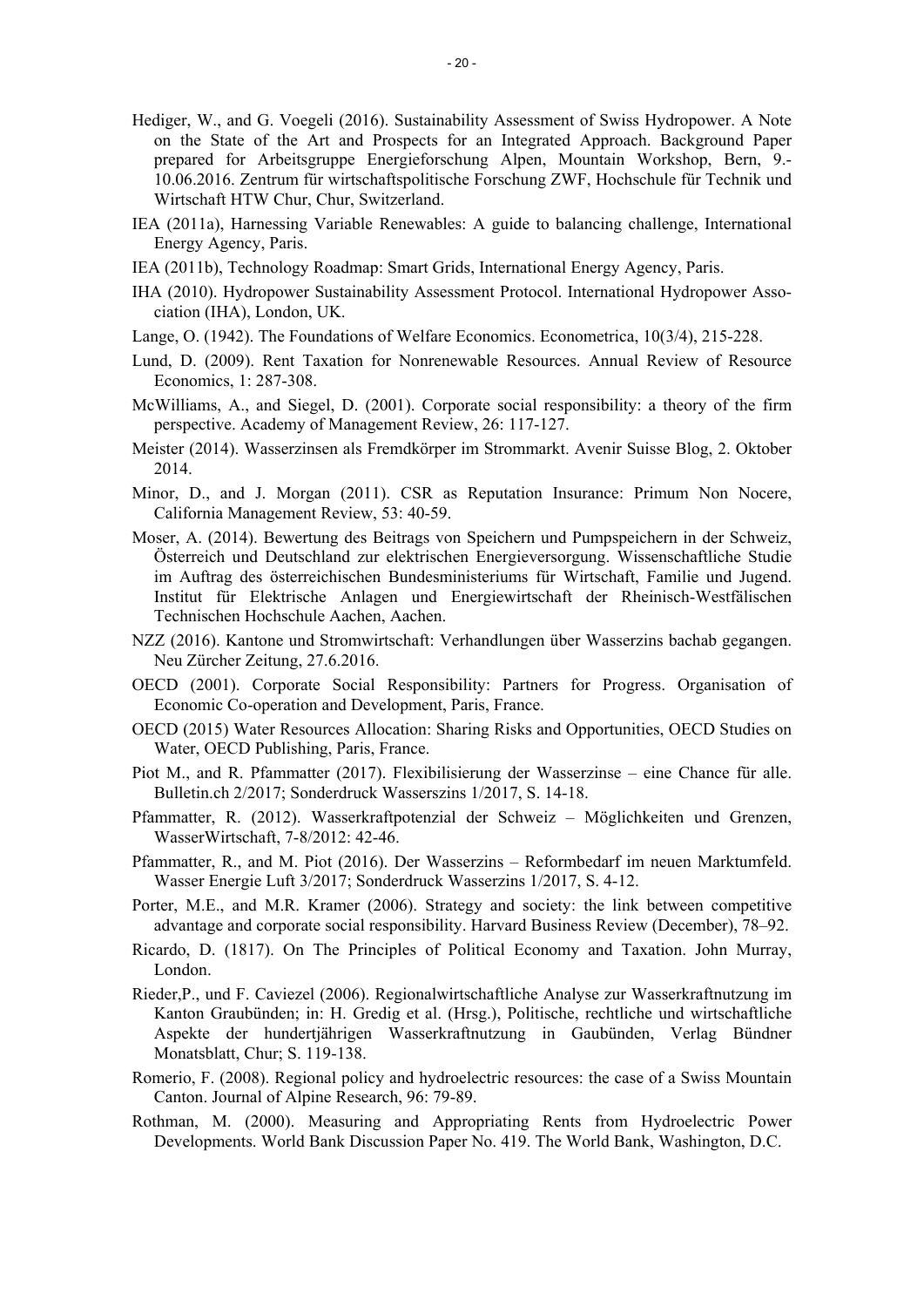- Serageldin, I. (1996). Sustainability and the Wealth of Nations—First Steps in an Ongoing Journey, Environmentally Sustainable Development Studies and Monographs Series No. 5, The World Bank, Washington, DC.
- Sigg, R., und W. Röthlisberger (2002). Der Wasserzins die wichtigste Abgabe auf der Wasserkraftnutzung in der Schweiz. Berichte des BWG, Serie Wasser, Nr. 3, Bern.
- SFOE (2017a). Hydropower. Swiss Federal Office of Energy, http://www.bfe.admin.ch/themen/00490/00491/?lang=en (last update: 01.05.2017).
- SFOE (2017b). What is the Energy Strategy 2050? Swiss Federal Office of Energy, http://www.bfe.admin.ch/energiestrategie2050/06445/index.html?lang=en (last update: 04.08.2017).
- SFOE (2017c). Switzerland's main hydropower plants. Swiss Federal Office of Energy, http://www.uvek-gis.admin.ch/BFE/storymaps/WK\_WASTA/index.php?lang=en (last accessed: 19.08.2017).
- Shleifer, A., and R.W. Vishny (1997) A survey of corporate governance, Journal of Finance, 52: 737–783.
- SWV (2012). Heimfall und Neukonzessionierung von Wasserkraftwerken. Schweizerischer Wasserwirtschaftsverband (www.swv.ch), Faktenblatt, November 2012.
- SWV (2017). Der Wasserzins die bedeutendste Abgabe der Wasserkraft. . Schweizerischer Wasserwirtschaftsverband (www.swv.ch), Faktenblatt, 2016 / rev. 2017.
- Tirole, J. (2001). Corporate Governance, Econometrica, 69 (1), 1–35.
- Toman, M.A., R. Lile R., and D. King (1998). Assessing Sustainability: Conceptual and Empirical Challenges. Discussion Paper 98-42, Resources for the Future, Washington, DC.
- UNESCO (2017). Concept of Governance. United Nations Educational, Scientific and Cultural Organization (http://www.unesco.org/new/en/education/themes/strengthening-educationsystems/quality-framework/technical-notes/concept-of-governance/; last access: 06-01- 2017).
- VSE (2012), Beiträge der Erzeugungstechnologien zur Stromversorgung und Stabilität des elektrischen Systems, Verband Schweizerischer Elektrizitätsunternehmen, Aarau.
- VSE (2014), Grosswasserkraft, Verband Schweizerischer Elektrizitätsunternehmen, Aarau.
- WBCSD (2002). Corporate Social Responsibility: The WBCSD's Journey. World Business Council for Sustainable Development, Conches-Geneva, Switzerland.
- WCED (1987) Our Common Future. World Commission on Environment and Development, Oxford University Press, Oxford and New York.
- Wyer H. (2008). Die Nutzung der Wasserkraft im Wallis: Geschichte Recht Heimfall. Rotten Verlag, Visp, Switzerland.